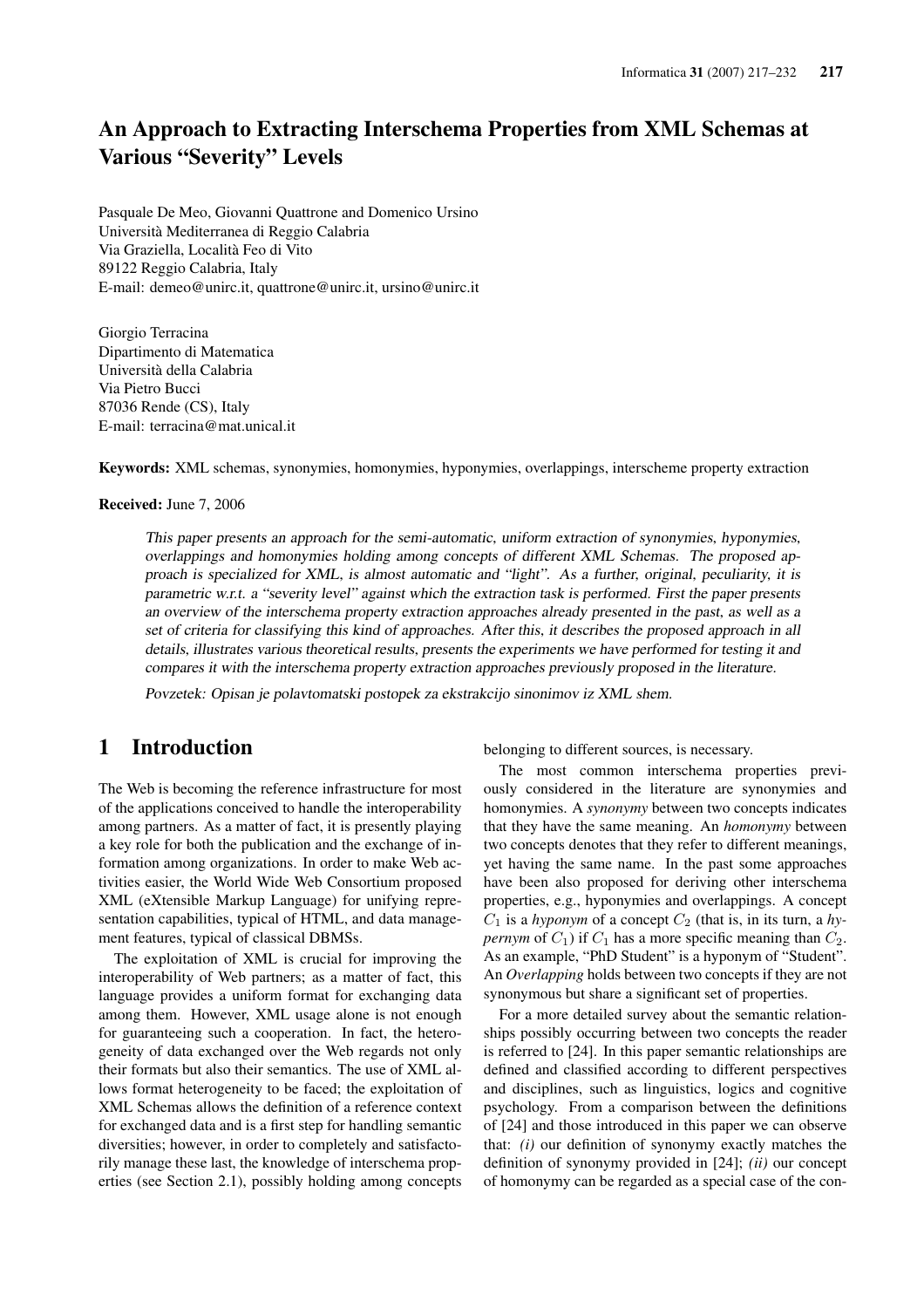cept of antinomy specified in [24]; specifically, in that paper, an antinomy exists between two terms if they denote opposite (or, at least, different) concepts; our definition of homonymy, instead, requires that two terms indicate different concepts and, in addition, that they share the same name; *(iii)* our hyponymy property corresponds to the inclusion relationship specified in [24]; *(iv)* our overlapping property is similar to some kinds of meronymic relationship introduced in [24] (these last indicate that a part of a concept  $A$  is someway related to a part of a concept  $B$ ).

Owing to the enormous increase of the number of available information sources, all the approaches for interschema property extraction currently proposed in the literature are *semi-automatic*; specifically, they require the human intervention only during a pre-processing phase and for the validation of obtained results. The rapid development of the Web leads each interschema property extraction approach to operate on a great number of sources; this requires a further effort for conceiving approaches with less manual intervention.

Since the possible interschema properties to consider are numerous and various, the capability of *uniformly* deriving distinct properties appears to be a crucial feature for a new interschema property derivation approach. As a matter of fact, different strategies for extracting distinct interschema properties could lead to different interpretations of the same reality; this is a situation that must be avoided.

Finally, the large number of currently available information sources makes it evident the necessity that an interschema property derivation approach should be "light", i.e., it should minimize the exploitation of thresholds and/or weights whose tuning requires a lot of efforts.

This paper provides a contribution in this setting and proposes an approach for uniformly extracting synonymies, hyponymies, overlappings and homonymies from a set of XML Schemas.

Our approach satisfies all the desiderata mentioned above. In fact, *(i) it is almost automatic*; specifically, it requires the user intervention only in few specific cases. *(ii) it is "light"*; specifically, it does not exploit thresholds or weights; as a consequence, it does not need a tuning activity. However, in spite of this "lightness", obtained results are precise and satisfactory, as shown in Section 5. *(iii) it allows the derivation of the various interschema properties within a uniform framework*; such a framework consists of a set of maximum weight matchings computed on suitable bipartite graphs. *(iv) it is specific for XML*; in fact, the framework underlying our approach has been defined for directly covering the XML specificities (see, below, Section 3). *(v) it allows the choice of the "severity level" against which the property extraction task is performed*; such a feature derives from the consideration that applications and scenarios possibly benefiting of derived interschema properties are numerous and extremely various. In some situations the extraction process must be very severe in that it can state the existence of an interschema property between two concepts only if this fact is confirmed

by various clues. In other situations, the extraction task can be looser and can assume the existence of an interschema property between two concepts if it has been derived by some computation, without requiring various confirmations. At the beginning of the extraction activity our approach asks the user to specify the desired severity level; this is the only information required to him until the end of the extraction task, when he has to validate obtained results.

It is worth pointing out that, in the past, we have proposed some algorithms for deriving synonymies and homonymies specifically conceived to operate on XML Schemas [5]. They do not exploit thresholds and weights and consider a "severity" level; as a consequence, they follow the same philosophy as the approach we are presenting here; however, they are not able to derive hyponymies and overlappings. In this context the approach presented here can be considered an advancement of this research line and provides a further component allowing the construction of a framework for uniformly deriving a large variety of interschema properties among a great number of XML Schemas.

## 2 Background

## 2.1 An overview of the interschema property extraction approaches

In [9] the system CGLUE is proposed. It exploits machine learning techniques for deriving *semantic matchings* between two given ontologies  $O_1$  and  $O_2$ . In [11] the authors propose a formal method, based on fuzzy relations, capable of performing the semantic reconciliation of heterogeneous data sources.

In [17] the authors propose Cupid, a system that detects semantic matchings holding between two schemas. First, Cupid represents input schemas by means of trees. Then it computes a coefficient, named *linguistic similarity* for each pair of schema elements. After this Cupid computes the *structural similarity* coefficient by means of a suitable treebased algorithm. Finally it combines linguistic and structural similarity coefficients to derive semantic matchings.

In [1] the authors describe MOMIS, a system devoted to handle both integration and querying activities on heterogeneous data sources. MOMIS follows a "semantic approach" to interschema property extraction, based on an intensional study of information sources.

In [14] a statistical framework for performing schema matching tasks on Web query interfaces (i.e., on data sources containing the results of the execution of queries posed through Web interfaces) is proposed. In their approach, the authors hypothesize the presence, for each application context, of a "hidden schema model" which acts as a unified generative model describing how schemas are derived from a finite vocabulary of attributes.

In [4] the authors propose a matching algorithm for measuring the structural similarity between an XML document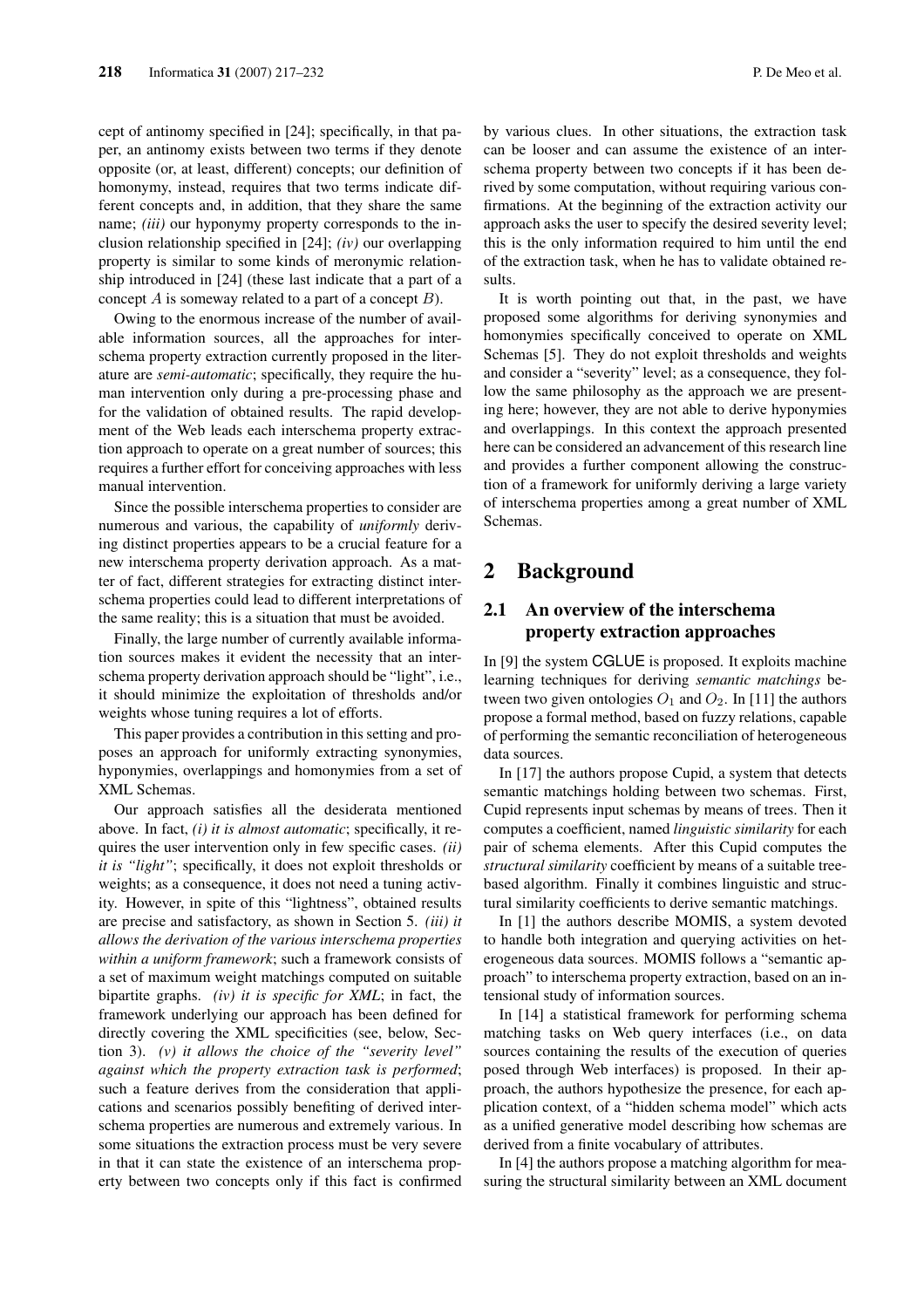$D$  and a DTD  $T$ . This algorithm assigns a score (called *similarity measure*) to  $D$ , indicating how much  $D$  is similar to  $T$ . The approach represents both  $D$  and  $T$  as labelled trees. In [20, 21] the system DIKE is proposed. This system is devoted to extract interschema properties from E/R Schemas. DIKE has been conceived to operate with quite a small number of information sources; as a consequence, it privileges accuracy to computation time. This system exploits a support dictionary containing an initial set of (generally lexical) similarities constructed with the support of human experts during a training phase. The extraction task is graph-based and takes into account the "context" of the concepts into examination; it exploits a large variety of thresholds and weights in order to better adapt itself to the sources which it currently operates on; these thresholds and these weights must be tuned during the training phase.

## 2.2 Classification criteria

In the literature various classification criteria have been proposed for comparing schema matching approaches (see, for example, [23]). They allow the approaches to be examined from various points of view. Specifically, the criteria appearing particularly interesting in our context are the following:

Schema Types. Some matching algorithms can operate only on a specific kind of data sources (e.g., XML, relational, and so on); these approaches are called *specific* in the following. On the contrary, other approaches are able to manage every kind of data sources; we call these approaches *generic* in the following. A generic approach is usually more versatile than a specific one because it can be applied on data sources characterized by heterogeneous representation formats. On the contrary, a specific approach can take advantage of the peculiarities of the corresponding data model.

Instance-Based versus Schema-Based. In order to detect interschema properties, schema matching approaches can consider data instances (i.e., the so-called *extensional information*) or schema-level information (i.e., the so-called *intensional information*). The former class of approaches is called instance-based; the latter one is known as schemabased. An intermediate category is represented by *mixed approaches*, i.e., those ones exploiting both intensional and extensional information. Instance-based approaches are generally very precise because they look at the actual content of the involved sources; however, they are quite expensive since they must examine the extensional component of the involved sources. On the contrary, schema-based approaches look at the intensional information only and, consequently, they are less expensive; however, they could be less precise. Finally, the results of an instance-based approach are valid only for the sources it has been applied to, whereas the results of a schema-based approach are valid for all those sources conforming to the considered schemas. As a consequence, instance-based and mixed approaches are more suited for those application contexts characterized

by few sources and requiring very accurate results, whereas schema-based approaches are more suited for those application contexts involving a great number of sources.

Individual versus Combinatorial. An *individual* matcher exploits just one matching criterion; on the contrary, *combinatorial* approaches integrate different individual matchers to perform schema matching activities. Combinatorial matchers can be further classified as: *(i) hybrid matchers*, if they directly combine several schema matching approaches into a unique matcher; *(ii) composite matchers*, if they combine the results of several independently executed matchers; they are sometimes called multi-strategy approaches. The individual matchers are simpler and, consequently, less time consuming than the combinatorial ones; however, the results they obtain are generally less accurate than those returned by combinatorial matchers.

Matching Cardinality. Some approaches have been conceived to derive only semantic similarities between two single components of different schemas (*1:1 matchings*). Other approaches are capable of deriving also semantic similarities between one single component of a schema and a group of components of the other schemas (*1:n matchings*) or between two groups of components of different schemas (*m:n matchings*).

Exploitation of Auxiliary Information. Some approaches could exploit auxiliary information (e.g., dictionaries, thesauruses, and so on) for their activity; on the contrary, this information is not needed in other approaches. Auxiliary information represents an effective way to enrich the knowledge that an approach can exploit. However, in order to maintain its effectiveness, the time required to compile and/or retrieve it must be negligible w.r.t. the time required by the whole approach to perform its matches. For this reason, pre-built or automatically computed auxiliary information would be preferred to the manually provided one.

# 3 Preliminaries

## 3.1 Neighborhood definition

We start to illustrate the definition of the neighborhood of an element or an attribute in an XML Schema by introducing the concept of x-component, that allows both elements and attributes of an XML Schema to be uniformly handled.

Definition 3.1 Let S be an XML Schema; an *x-component* of S is either an element or an attribute of S.  $\Box$ 

An x-component is characterized by its name, its typology (indicating if it is either a complex element or a simple element or an attribute) and its data type.

**Definition 3.2** Let  $S$  be an XML Schema; the sets of its x-components, its keys and its keyrefs are denoted as  $XCompSet(S)$ ,  $KeySet(S)$  and  $KeyrefSet(S)$ , respectively. The union of  $XCompSet(S)$ ,  $KeySet(S)$  and  $KeyrefSet(S)$  is denoted as  $ConstructSet(S)$ ; it forms *the set of constructs* of  $S$ .  $\Box$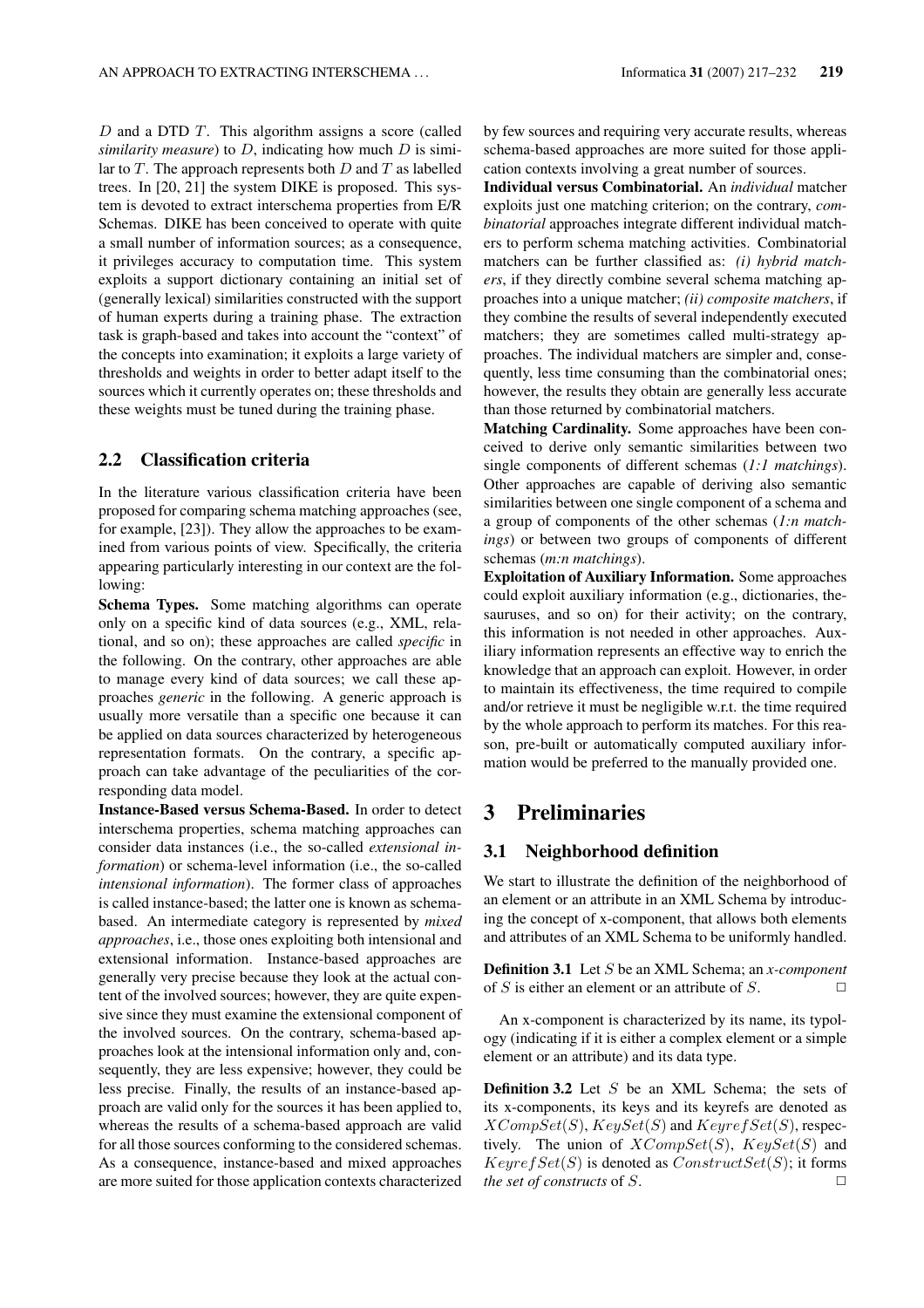We now introduce some functions that allow the strength of the relationship existing between two x-components  $x_S$ and  $x_T$  of an XML Schema  $S$  to be determined. These functions are:

- $-$  veryclose( $x_S, x_T$ ), that returns *true* if and only if: *(i)*  $x_T = x_S$ , or *(ii)*  $x_T$  is an attribute of  $x_S$ , or *(iii)*  $x_T$ is a simple sub-element of  $x<sub>S</sub>$ ; in all the other cases it returns *false*;
- $close(x_S, x_T)$ , that returns *true* if and only if: *(i)*  $x_T$ is a complex sub-element of  $x_S$ , or *(ii)*  $x_S$  and  $x_T$  are two complex elements of  $S$  and there exists a keyref element stating that an attribute of  $x_S$  refers to a key attribute of  $x_T$ ; in all the other cases it returns *false*;
- $near(x_S, x_T)$ , that returns *true* if and only if either  $veryclose(x_S, x_T) = true \text{ or } close(x_S, x_T) = true;$ in all the other cases it returns *false*;
- $\, reachable(x_S, x_T), \quad that \quad returns \quad true \quad if \quad and \quad$ only if there exists a sequence of *x-components*  $x_1, x_2, \ldots, x_n$  such that  $x_S = x_1, near(x_1, x_2) =$  $near(x_2, x_3) = \dots = near(x_{n-1}, x_n) =$  $true, x_n = x_T$ ; in all the other cases it returns *false*.

We are now able to introduce the concept of Connection Cost from an x-component  $x_S$  to an x-component  $x_T$ . It is a measure of the correlation degree existing between  $x<sub>S</sub>$ and  $x_T$  and indicates how much the concept expressed by  $x_T$  is "close" to the concept represented by  $x_S$ .

**Definition 3.3** Let S be an XML Schema and let  $x_S$  and  $x_T$  be two x-components of S. The *Connection Cost* from  $x_S$  to  $x_T$ , denoted by  $CC(x_S, x_T)$ , is defined as: *(i)* 0 if veryclose $(x_S, x_T) = true$ ; *(ii)* 1 if  $close(x_S, x_T) =$ true; *(iii)*  $C_{ST}$  if reachable $(x_S, x_T)$  = true and  $near(x_S, x_T) = false$ ; *(iv)*  $\infty$  if reachable(x<sub>S</sub>, x<sub>T</sub>) = false.

Here  $\mathcal{C}_{ST} = min_{x_A} (CC(x_S, x_A) + CC(x_A, x_T))$ for each  $x_A$  such that  $reachable(x_S, x_A) = reach$  $able(x_A, x_T) = true.$ 

We are now provided with all tools necessary to define the concept of neighborhood of an x-component.

**Definition 3.4** Let S be an XML Schema, let  $x_S$  be an x-component of  $S$  and let  $j$  be a non-negative integer. The  $j^{th}$  neighborhood of  $x_S$  is defined as:  $nbh(x_S, j) =$  ${x_T | x_T \in XCompSet(S), CC(x_S, x_T) \leq j}$   $\Box$ 

The next proposition provides an estimation of the maximum number of distinct neighborhoods for an x-component; the interested reader can find its proof in the Appendix available at the address http://www.mat.unical.it/terracina/ informatica07/Appendix.pdf.

**Proposition 3.1** Let S be an XML Schema; let  $x_S$  be an xcomponent of  $S$ ; let  $m$  be the number of complex elements of S; then  $nbh(x_S, j) = nbh(x_S, m - 1)$  for each j such that  $j > m$ .

The next proposition determines the worst case time complexity for computing all neighborhoods of all xcomponents of an XML Schema S. The interested reader can find its proof in the Appendix.

**Proposition 3.2** Let S be an XML Schema and let n be the number of its x-components. The worst case time complexity for computing all neighborhoods of all x-components of S is  $O(n^3)$ ).  $\qquad \qquad \Box$ 

### 3.2 Neighborhood comparison

Given two x-components  $x_{1j}$  and  $x_{2k}$  and two corresponding neighborhoods  $nbh(x_{1j}, v)$  and  $nbh(x_{2k}, v)$ , there could exist different relationships between them.

Specifically, three possible relationships, namely *similarity*, *comparability* and *generalization*, could be taken into account. All of them are derived by computing suitable objective functions on the maximum weight matching associated with a bipartite graph obtained from the xcomponents of  $nbh(x_{1j}, v)$  and  $nbh(x_{2k}, v)$ .

In the following we indicate by  $BG(x_{1_j}, x_{2_k}, v)$  =  $\langle NSet(x_{1j}, x_{2k}, v), ESet(x_{1j}, x_{2k}, v) \rangle$  the bipartite graph associated with  $nbh(x_{1j}, v)$  and  $nbh(x_{2k}, v)$ ; when it is not confusing, we shall use the notation  $BG(v)$  instead of  $BG(x_{1_j}, x_{2_k}, v)$ . In  $BG(v)$ ,  $NSet(v) = PSet(v) \cup$  $QSet(v)$  represents the set of nodes; there is a node in  $PSet(v)$  (resp.,  $QSet(v)$ ) for each x-component of  $nbh(x_{1_i}, v)$  (resp.,  $nbh(x_{2_k}, v)$ ).  $ESet(v)$  is the set of edges; there is an edge between  $p \in PSet(v)$  and  $q \in$  $QSet(v)$  if: *(i)* a synonymy between the names of the xcomponents  $x_p$  and  $x_q$ , associated with p and q, is stored in the reference thesaurus; *(ii)* the cardinalities of  $x_n$  and  $x_q$ are *compatible*; *(iii)* their data types are *compatible* (this last condition must be verified only if  $x_p$  and  $x_q$  are attributes or simple elements).

Here, the cardinalities of two x-components are considered compatible if the intersection of the intervals they represent is not empty. The motivation underlying this assumption is that cardinalities represent constraints associated with the involved concepts and, therefore, contribute to define their semantics; as a consequence, completely disjoint intervals are a symptom that the two concepts have different semantics. Compatibility rules associated with data types are analogous to the corresponding ones valid for high level programming languages.

The maximum weight matching for  $BG(v)$  is the set  $ESet'(v) \subseteq ESet(v)$  of edges such that, for each node  $x \in PSet(v) \cup QSet(v)$ , there is *at most one* edge of  $ESet'(v)$  incident onto x and  $|ESet'(v)|$  is maximum (for algorithms solving the maximum weight matching problem, see [12]).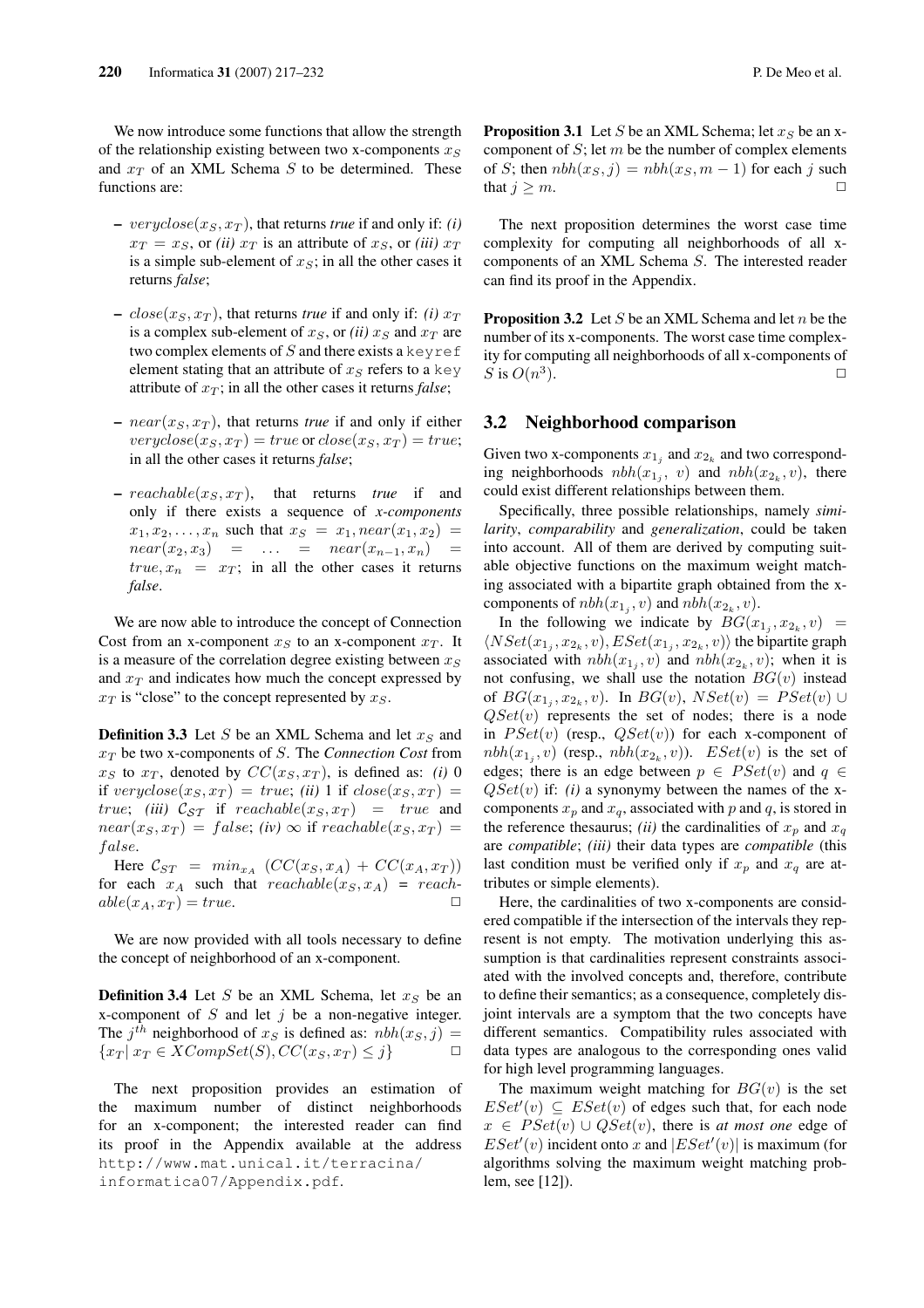As previously pointed out, in our approach, all neighborhood comparisons are performed by computing the maximum weight matching on a suitable bipartite graph. The reasoning underlying this choice is the following: all types of neighborhood comparison (i.e., similarity, comparability and generalization) aim to determine how much two neighborhoods are someway close. A neighborhood is a set of x-components. Generally speaking, two sets are close if they share a sufficiently large number of their elements. In our application context, two x-components belonging to two different neighborhoods can be considered as a shared x-component if a synonymy exists between them. Then, the maximum weight matching on the bipartite graph constructed from two neighborhoods allows the maximum number of pairs of synonymous x-components belonging to the neighborhoods to be determined; as a consequence, it allows the derivation of the maximum number of x-components that can be considered shared between the two neighborhoods and, therefore, the computation of the closeness degree of the two neighborhoods at hand.

#### 3.2.1 Neighborhood similarity

Intuitively, two neighborhoods (and, more in general, two sets of objects) are considered similar if most of their components are similar.

In order to determine if  $nbh(x_{1j}, v)$  and  $nbh(x_{2k}, v)$  are similar, we construct  $BG(x_{1_j}, x_{2_k}, v)$  and, then, compute the objective function  $\phi_{BG}(v) = \frac{2|ESet'(v)|}{|PSet(v)|+|OSet(v)|}$  $\frac{2|ESet(v)|}{|PSet(v)|+|QSet(v)|}.$ 

Here  $|ESet'(v)|$  represents the number of matches associated with  $BG(v)$ , as well as the number of pairs of xcomponents  $\langle x_{1_j}^p, x_{2_k}^q \rangle$  such that  $x_{1_j}^p \in nbh(x_{1_j}, v), x_{2_k}^q \in$  $nbh(x_{2_k}, v)$  and a synonymy between the names of  $x_{1_k}^p$ and  $x_{2_k}^q$  is stored in the reference thesaurus.  $|PSet(v)| +$  $|QSet(v)|$  denotes the total number of nodes in  $BG(v)$ , as well as the total number of x-components associated with  $nbh(x_{1_i}, v)$  and  $nbh(x_{2_k}, v)$ . The coefficient 2 at the numerator of  $\phi_{BG}$  is necessary to make the numerator and the denominator comparable; in fact,  $|PSet(v)| + |QSet(v)|$ refers to x-components whereas  $|ESet'(v)|$  regards pairs of x-components. Finally,  $\phi_{BG}(v)$  represents the share of matching nodes in  $BG(v)$ , as well as the share of similar x-components present in  $nbh(x_{1j}, v)$  and  $nbh(x_{2k}, v)$ . The formal definition of the neighborhood similarity is given below.

**Definition 3.5** Let  $S_1$  and  $S_2$  be two XML Schemas. Let  $x_{1j}$  (resp.,  $x_{2k}$ ) be an x-component of  $S_1$  (resp.,  $S_2$ ). Two neighborhoods  $nbh(x_{1j}, v)$  and  $nbh(x_{2k}, v)$  are similar if, given the bipartite graph  $BG(x_{1_j}, x_{2_k}, v), \phi_{BG}(v) > \frac{1}{2}$ .  $\Box$ 

This definition assumes that  $nbh(x_{1j}, v)$  and  $nbh(x_{2_k}, v)$  are similar if  $\phi_{BG}(v) > \frac{1}{2}$ ; such an assumption derives from the consideration that two sets of objects can be considered similar if the number of similar components is greater than the number of the dissimilar ones or, in other words, if the number of similar components is greater than half of the total number of components.

The following theorem states the worst case time complexity for determining if two neighborhoods are similar. Its proof is provided in the Appendix.

**Theorem 3.1** Let  $S_1$  and  $S_2$  be two XML Schemas. Let  $x_{1j}$  (resp.,  $x_{2k}$ ) be an x-component of  $S_1$  (resp.,  $S_2$ ). Let p be the maximum between  $|nbh(x_{1j}, v)|$  and  $|n b h(x_{2k}, v)|$ . The worst case time complexity for determining if  $nbh(x_{1j}, v)$  and  $nbh(x_{2k}, v)$  are similar is  $O(p^3)$ .  $\Box$ 

#### 3.2.2 Neighborhood comparability

Intuitively, two neighborhoods  $nbh(x_{1j}, v)$  and  $nbh(x_{2k}, v)$  $v$ ) are comparable if there exist at least two (quite large) subsets  $XSet_j$  of  $nbh(x_{1_j}, v)$  and  $XSet_k$  of  $nbh(x_{2_k}, v)$  that are similar. Similarity between  $XSet_j$ and  $XSet_k$  is computed by constructing a bipartite graph  $BG(XSet_i, XSet_k)$  starting from the x-components of  $XSet_j$  and  $XSet_k$ , and by computing  $\phi_{\overline{BG}}$  in a way analogous to that we have seen in Section 3.2.1. Comparability is a weaker property than similarity. As a matter of fact, if two neighborhoods are similar, they are also comparable. However, it may be that two neighborhoods are not similar but are comparable because they have quite large similar subsets. The formal definition of neighborhood comparability is provided below.

**Definition 3.6** Let  $S_1$  and  $S_2$  be two XML Schemas. Let  $x_{1j}$  (resp.,  $x_{2k}$ ) be an x-component of  $S_1$  (resp.,  $S_2$ ). Two neighborhoods  $nbh(x_{1_j}, v)$  and  $nbh(x_{2_k}, v)$  are comparable if there exist two subsets,  $XSet_j$  of  $nbh(x_{1j}, v)$ and  $XSet_k$  of  $nbh(x_{2_k}, v)$ , such that: *(i)*  $|XSet_j|$  >  $\frac{1}{2}|nbh(x_{1_j}, v)|;$  *(ii)*  $|XSet_k| > \frac{1}{2}|nbh(x_{2_k}, v)|;$  *(iii)*  $\bar{\phi}_{\overline{BG}}(XSet_j,XSet_k) > \frac{1}{2}$ .  $\Box$ 

In this definition, conditions *(i)* and *(ii)* guarantee that  $XSet_i$  and  $XSet_k$  are representative (i.e., quite large); we assume that this happens if they involve more than half of the components of the corresponding neighborhoods. Finally, condition *(iii)* guarantees that  $XSet_i$  and  $XSet_k$  are similar.

The following theorem states the worst case time complexity for verifying if two neighborhoods are comparable. Its proof can be found in the Appendix.

**Theorem 3.2** Let  $S_1$  and  $S_2$  be two XML Schemas. Let  $x_{1j}$  (resp.,  $x_{2k}$ ) be an x-component of  $S_1$  (resp.,  $S_2$ ). Let p be the maximum between  $|nbh(x_{1j}, v)|$  and  $|n b h(x_{2k}, v)|$ . The worst case time complexity for determining if  $nbh(x_{1j}, v)$  and  $nbh(x_{2k}, v)$  are comparable is  $O(p^3)$ ).  $\qquad \qquad \Box$ 

**Corollary 3.1** Let  $S_1$  and  $S_2$  be two XML Schemas. Let  $x_{1j}$  (resp.,  $x_{2k}$ ) be an x-component of  $S_1$  (resp.,  $S_2$ ). If  $nbh(x_{1j}, v)$  and  $nbh(x_{2k}, v)$  are similar, then they are also comparable.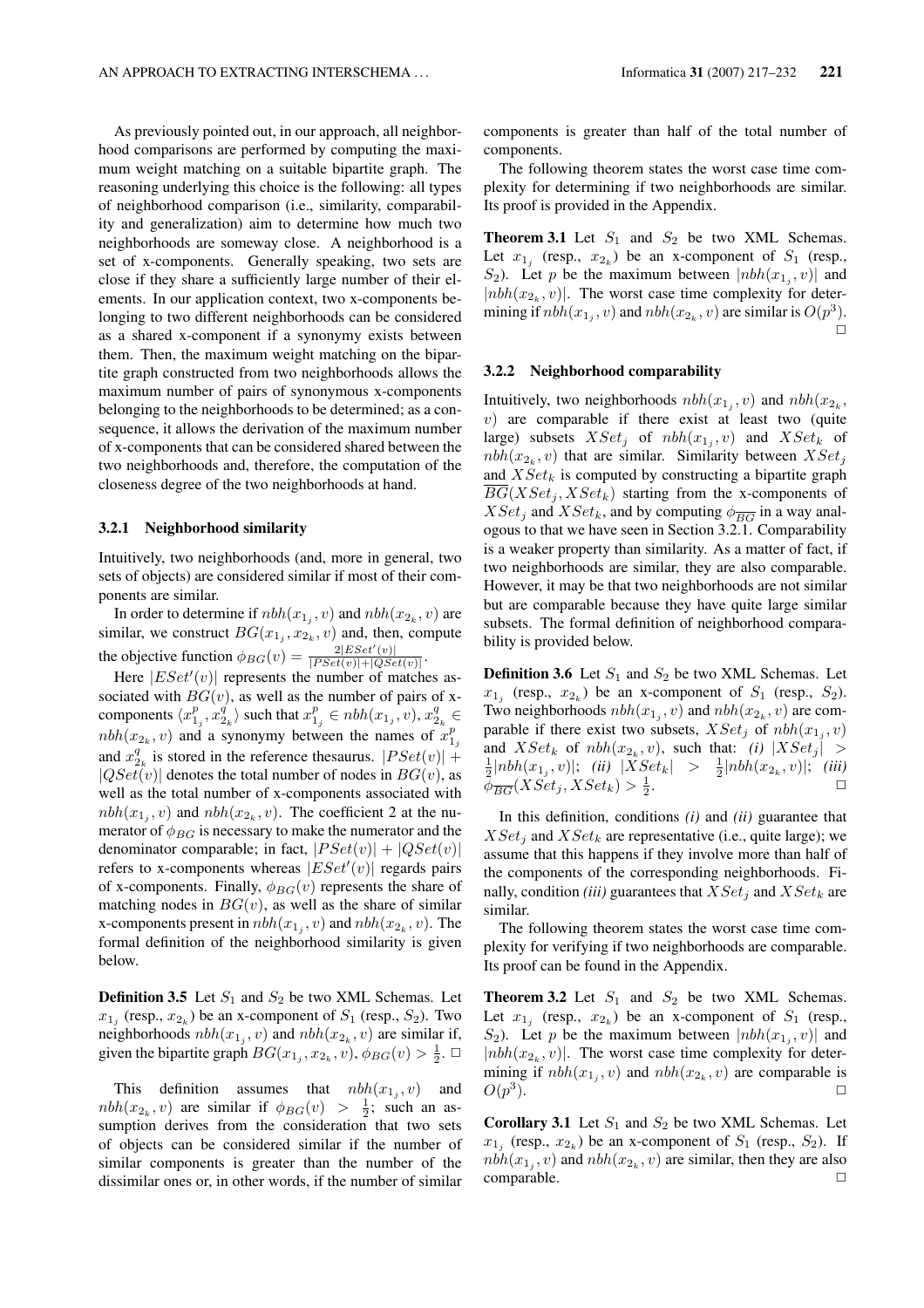#### 3.2.3 Neighborhood generalization

Consider two neighborhoods  $\alpha$  and  $\beta$  and assume that: *(1)* they are not similar; *(2)* most of the x-components of  $\beta$  match with x-components of  $\alpha$ ; (3) most of the xcomponents of  $\alpha$  do not match with x-components of  $\beta$ . If all these conditions hold, then it is possible to conclude that the reality represented by  $\alpha$  is richer than that represented by  $\beta$  and, consequently, that  $\alpha$  is more specific than  $\beta$  or, conversely, that  $\beta$  is more general than  $\alpha$ . As an example,  $\alpha$  could be the set of attributes and sub-elements describing the concept *PhD Student* whereas β might be the set of attributes and sub-elements describing the concept *Student*. The following definition formalizes this reasoning.

**Definition 3.7** Let  $S_1$  and  $S_2$  be two XML Schemas. Let  $x_{1j}$  (resp.,  $x_{2k}$ ) be an x-component of  $S_1$  (resp.,  $S_2$ ). We say that  $nbh(x_{1j}, v)$  is more specific than  $nbh(x_{2k}, v)$ (and, consequently, that  $nbh(x_{2_k}, v)$  is more general than  $nbh(x_{1j}, v))$  if: *(i)* they are not similar and *(ii)* the objective function  $\varphi_{BG}(x_{1j}, x_{2k}, v) = \frac{|ESet'(v)|}{|OSet(v)|}$  $\frac{|ESet(v)|}{|QSet(v)|}$ , associated with the bipartite graph  $BG(x_{1_j}, x_{2_k}, v)$ , is greater than  $\frac{1}{2}$ ; here  $BG(x_{1_j}, x_{2_k}, v)$  has been described in Section 3.2,  $\overline{E}Set'(v)$  represents the set of matching edges associated with BG whereas  $QSet(v)$  is the set of nodes of BG corresponding to the x-components of  $nbh(x_{2_k}, v)$ .  $\Box$ 

The reasoning underlying Definition 3.7 derives from the observation that  $\varphi_{BG}(x_{1j}, x_{2k}, v)$  represents the share of x-components belonging to  $nbh(x_{2k}, v)$  matching with the x-components of  $nbh(x_{1j}, v)$ . If this share is sufficiently high then most of the x-components of  $nbh(x_{2k}, v)$  match with the x-components of  $nbh(x_{1j}, v)$  (condition (2)) but, since  $nbh(x_{1j}, v)$  and  $nbh(x_{2k}, v)$  are not similar (condition (1)), most of the x-components of  $nbh(x_{1_j}, v)$  do not match with the x-components of  $nbh(x_{2k}, v)$  (condition  $(3)$ ). As a consequence, it is possible to conclude that  $nbh(x_{1j}, v)$  is more specific than  $nbh(x_{2k}, v)$  or, conversely, that  $nbh(x_{2_k})$  is more general than  $nbh(x_{1_j}, v)$ .

The following theorem states the worst case time complexity for verifying if a neighborhood is more specific than another one. Its proof is provided in the Appendix.

**Theorem 3.3** Let  $S_1$  and  $S_2$  be two XML Schemas. Let  $x_{1j}$  (resp.,  $x_{2k}$ ) be an x-component of  $S_1$  (resp.,  $S_2$ ). Let p be the maximum between  $|nbh(x_{1j}, v)|$  and | $nbh(x_{2k}, v)$ |. The worst case time complexity for determining if  $nbh(x_{1j}, v)$  is more specific than  $nbh(x_{2k}, v)$  is  $O(p^3)$ ).  $\qquad \qquad \Box$ 

# 4 Extraction of interschema properties

In this section we illustrate our approach for the extraction of interschema properties. As pointed out in the Introduction, we shall concentrate our attention on the following properties: *(i) Synonymies*: a synonymy indicates that two x-components have the same meaning. *(ii) Hyponymies/Hypernymies*: given two x-components  $x_S$  and  $x_T$ ,  $x_S$  is a hyponym of  $x_T$  (that is, in its turn, the hypernym of  $x_S$ ) if  $x_S$  has a more specific meaning than  $x_T$ . *(iii) Overlappings*: roughly speaking, given two x-components  $x<sub>S</sub>$  and  $x<sub>T</sub>$ , an overlapping holds between them if they are neither synonymous nor one a hyponym of the other but there exist non-empty sets of attributes and sub-elements  ${x_{S_1}, x_{S_2}, \ldots, x_{S_n}}$  of  $x_S$  and  ${x_{T_1}, x_{T_2}, \ldots, x_{T_n}}$  of  $x_T$ such that, for  $1 \le i \le n$ ,  $x_{S_i}$  is synonymous with  $x_{T_i}$ . *(iv) Homonymies*: an homonymy states that two x-components have the same name and the same typology, but different meanings.

Our approach exploits a thesaurus storing lexical synonymies holding among the terms of a language; specifically, it uses the English language and WordNet [19]. If necessary, different (possibly existing) domain-specific thesauruses could be used in the prototype implementing our approach; they can be provided by means of a suitable, friendly interface.

### 4.1 Derivation of candidate pairs

In order to verify if an interschema property holds between two x-components  $x_{1j}$ , belonging to  $S_1$ , and  $x_{2k}$ , belonging to  $S_2$ , it is necessary to examine their neighborhoods. Specifically, our approach operates as follows. First it considers  $nbh(x_{1j}, 0)$  and  $nbh(x_{2k}, 0)$  and verifies if they are comparable. In the affirmative case, it is possible to conclude that  $x_{1j}$  and  $x_{2k}$  refer to analogous "contexts" and, presumably, define comparable concepts. As a consequence, the pair  $\langle x_{1_j}, x_{2_k} \rangle$  is marked as *candidate* for an interschema property. However, observe that  $nbh(x_{1j}, 0)$ (resp.,  $nbh(x_{2k}, 0)$ ) takes only attributes and simple subelements of  $x_{1j}$  (resp.,  $x_{2k}$ ) into account; as a consequence, it considers quite a limited context. If a higher severity level is required, it is necessary to verify that other neighborhoods of  $x_{1j}$  and  $x_{2k}$  are comparable before marking the pair  $\langle x_{1j}, x_{2k} \rangle$  as candidate. Such a reasoning is formalized by the following definition.

**Definition 4.1** Let  $S_1$  and  $S_2$  be two XML Schemas. Let  $x_{1j}$  (resp.,  $x_{2k}$ ) be an x-component of  $S_1$  (resp.,  $S_2$ ). Let *u* be a severity level. We say that *the pair*  $\langle x_{1_j}, x_{2_k} \rangle$  *is candidate for an interschema property* at the severity level u if  $nbh(x_{1j}, v)$  and  $nbh(x_{2k}, v)$  are comparable for each v such that  $0 \le v \le u$ .

It is possible to define a boolean function candidate that receives two x-components  $x_{1j}$  and  $x_{2k}$  and an integer u and returns *true* if  $\langle x_{1_j}, x_{2_k} \rangle$  is a candidate pair at the severity level u, *false* otherwise.

The following theorem states the computational complexity for the detection of candidate pairs. Its proof is immediate from Theorem 3.2 and Definition 4.1.

**Theorem 4.1** Let  $S_1$  and  $S_2$  be two XML Schemas. Let  $x_{1j}$  (resp.,  $x_{2k}$ ) be an x-component of  $S_1$  (resp.,  $S_2$ ). Let u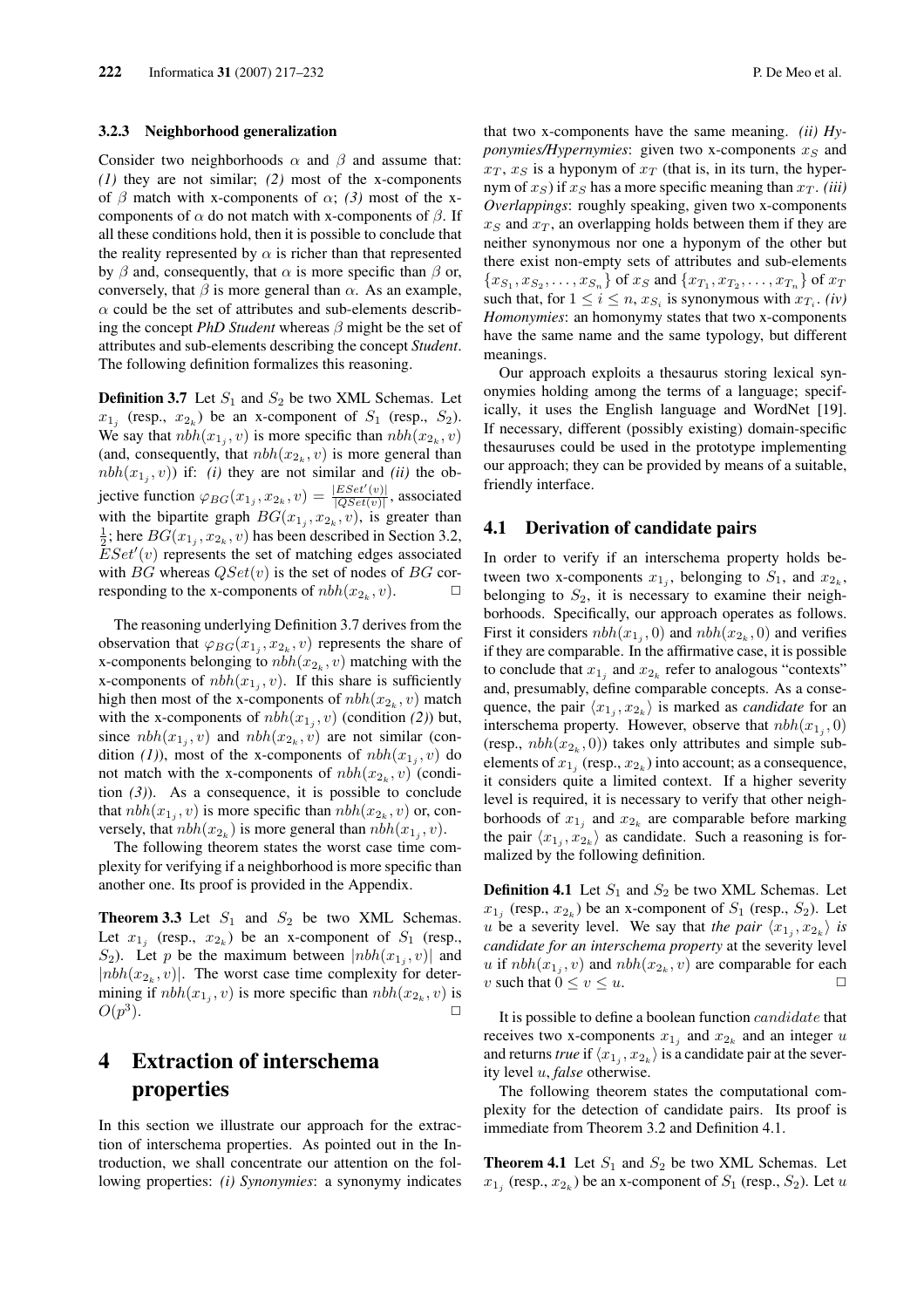be a severity level. Finally, let  $p$  be the maximum between  $|n b h(x_{1,i}, u)|$  and  $|n b h(x_{2k}, u)|$ . The worst case time complexity for verifying if  $\langle x_{1j}, x_{2k} \rangle$  is a candidate pair at the severity level u is  $O(u \times p^3)$ ).  $\Box$ 

## 4.2 Derivation of synonymies, hyponymies, overlappings and homonymies

Let  $S_1$  and  $S_2$  be two XML Schemas. Let  $x_{1j}$  (resp.,  $x_{2k}$ ) be an x-component of  $S_1$  (resp.,  $S_2$ ). In order to verify if a synonymy, a hyponymy, an overlapping or an homonymy holds between  $x_{1j}$  and  $x_{2k}$  it is necessary to examine their neighborhoods and to determine the relationships holding among them. The following definition formalizes this reasoning:

**Definition 4.2** Let  $S_1$  and  $S_2$  be two XML Schemas. Let  $x_{1j}$  (resp.,  $x_{2k}$ ) be an x-component of  $S_1$  (resp.,  $S_2$ ) and let  $u$  be a severity level.

- A synonymy holds between  $x_{1j}$  and  $x_{2k}$  at the severity level *u* if: *(i)* candidate $(x_{1_j}, x_{2_k}, u) = true;$ (*ii*)  $nbh(x_{1j}, v)$  and  $nbh(x_{2k}, v)$  are similar for each v such that  $0 \le v \le u$  (see Section 3.2.1).
- $x_{1j}$  is said a hyponym of  $x_{2k}$  (that, in its turn, is said a hypernym of  $x_{1j}$ ) at the severity level u if:  $(i)$  candidate $(x_{1_j}, x_{2_k}, u) = true$ ; *(ii)*  $nbh(x_{1_j}, 0)$ is more specific than  $nbh(x_{2_k}, 0)$  (see Section 3.2.3).
- An overlapping holds between  $x_{1j}$  and  $x_{2k}$  at the severity level *u* if: *(i)* candidate $(x_{1_j}, x_{2_k}, u) = true;$ (*ii*)  $x_{1j}$  and  $x_{2k}$  are not synonymous; (*iii*)  $x_{1j}$  is neither a hyponym nor a hypernym of  $x_{2_k}$ .
- An homonymy holds between  $x_{1j}$  and  $x_{2k}$  at the severity level *u* if: *(i)* candidate $(x_{1_j}, x_{2_k}, u)$  =  $false$ ; *(ii)*  $x_{1j}$  and  $x_{2k}$  have the same name; *(iii)*  $x_{1j}$ and  $x_{2_k}$  are both elements or both attributes.  $\Box$

It is possible to define a boolean function  $synonymy(x_{1_j}, x_{2_k}, u)$  (resp.,  $hyponymy(x_{1_j}, x_{2_k}, u)$ , *overlapping* $(x_{1_j}, x_{2_k}, u)$ , *homonymy* $(x_{1_j}, x_{2_k}, u)$ ), that receives two x-components  $x_{1j}$  and  $x_{2k}$  and an integer u and returns *true* if a synonymy (resp., a hyponymy, an overlapping, an homonymy) holds between  $x_{1j}$  and  $x_{2k}$  at the severity level u, *false* otherwise.

As for the computational complexity of the interschema property derivation, it is possible to state the following theorem whose proof can be found in the Appendix.

**Theorem 4.2** Let  $S_1$  and  $S_2$  be two XML Schemas. Let  $x_{1j}$  (resp.,  $x_{2k}$ ) be an x-component of  $S_1$  (resp.,  $S_2$ ). Let  $u$  be a severity level. Finally, let  $p$  be the maximum between  $|nbh(x_{1,i}, u)|$  and  $|nbh(x_{2k}, u)|$ . The worst case time complexity for computing  $synonymy(x_{1_j}, x_{2_k}, u)$ ,  $hyponymy(x_{1_j}, x_{2_k})$  $, u), \qquad \text{overlapping}(x_{1_j}, x_{2_k}, u),$ homonymy $(x_{1_j}, x_{2_k}, u)$  is  $O(u \times p^3)$ ).  $\qquad \qquad \Box$ 

**Corollary 4.1** Let  $S_1$  and  $S_2$  be two XML Schemas. Let  $u$  be a severity level. Let  $m$  be the maximum between the number of complex elements of  $S_1$  and  $S_2$ . Finally, let q be the maximum cardinality of a neighborhood of  $S_1$  or  $S<sub>2</sub>$ . The worst case time complexity for deriving all interschema properties holding between  $S_1$  and  $S_2$  at the severity level u is  $O(u \times q^3 \times m^2)$ ).  $\qquad \qquad \Box$ 

## 5 Experimental results

## 5.1 Introduction

In this section we provide a detailed description of the experiments we have carried out for testing the performance of our approach. We have performed a large variety of experiments, devoted to test the various aspects of our approach; they will be presented in the next subsections.

It is worth pointing out that some of our tests have been inspired to ideas and methodologies illustrated in [6]; in this paper, the authors propose a catalogue of criteria for comparing some of the most popular interschema property extraction systems, namely, *Autoplex* [2], *Automatch* [3], *COMA* [7], *Cupid* [17], LSD [8], GLUE [10], *SemInt* [16] and SF (*Similarity Flooding*) [18]. In our opinion, this is a very interesting effort and we have decided to exploit the same criteria (and, whenever possible, the same sources) for testing the performance of our approach. This choice allowed us to obtain an objective evaluation of our approach, as well as to make a precise comparison between it and the other systems evaluated by [6].

### 5.2 Characteristics of the exploited sources

In our tests we have exploited a large variety of XML Schemas relating to disparate application contexts; specifically, we have considered XML Schemas relating to Biomedical Data, Project Management, Property Register, Industrial Companies, Universities, Airlines, Scientific Publications and Biological Data. In our tests, we have compared all pairs of XML schemas within a particular domain.

Biomedical Schemas have been derived from various sites; among them we cite: http://www.biomediator.org. XML Schemas relating to Project Management, Property Register and Industrial Companies have been derived from Italian Central Government Office sources and are shown at the address: http://www.mat.unical.it/terracina/ tests.html. XML Schemas relating to Universities have been downloaded from the address: http://anhai.cs.uiuc.edu/archive/domains/ courses.html. XML Schemas relating to Airlines have been found in [22]. XML Schemas relating to Scientific Publications have been supplied by the authors of [15]. Finally, Biological Schemas have been downloaded from the addresses: http://smi-web.stanford.edu/projects/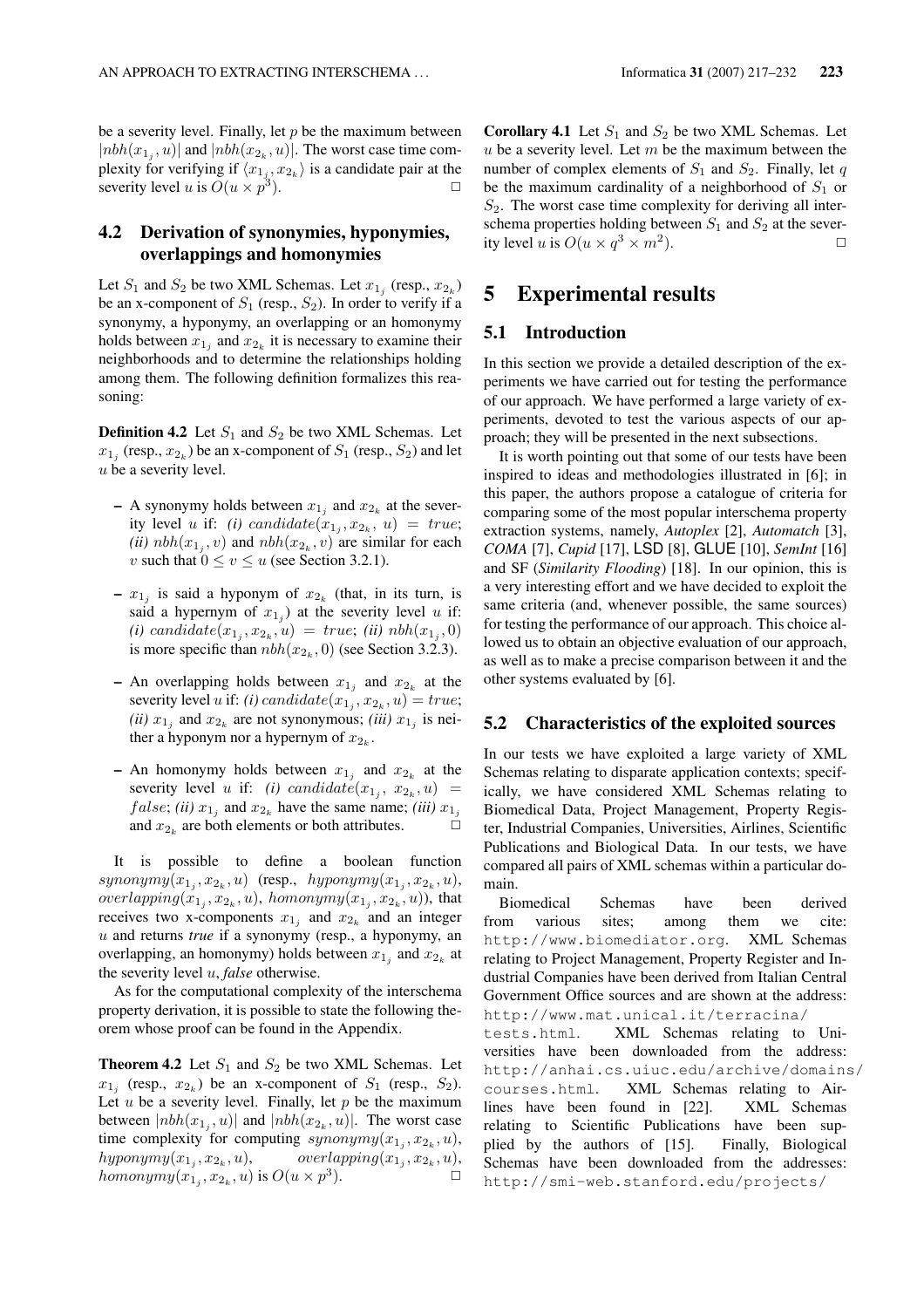http://www.cs.toronto.edu/db/clio/data/ GeneX\_RDB-s.xsd and http://www.genome. ad.jp/kegg/soap/v3.0/KEGG.wsdl.

As far as exploited thesauruses are concerned, we have used WordNet for XML Schemas relating to Project Management, Property Register, Industrial Companies, Universities, Airlines and Scientific Publications. On the contrary, for Biomedical and Biological Schemas we have exploited the Biocomplexity Thesaurus, a biological domain specific thesaurus available at the address: http://thesaurus.nbii.gov.

Examined sources were characterized by the following properties, expressed according to the terminology and the measures of [6]:

Number of schemas: we have considered 35 XML Schemas whose characteristics are reported in Table 1; this number of schemas is quite similar to those considered by the authors of the other approaches for performing their evaluation; they are reported in Table 2. From this table it is possible to see that the number of schemas exploited by the other approaches for carrying out their evaluation activity ranges from 2 to 24.

Size of schemas: the size of the evaluated XML Schemas, i.e., the number of their elements and attributes, ranges from 12 to 645. The minimum, the maximum and the average size of the sources exploited for evaluating the other approaches, derived by [6], are reported in Table  $2^1$ . An analysis of this table shows that the sizes of the schemas evaluated by our approach are quite close to those of the sources examined by the other systems. The size of a test schema is relevant because it influences the quality of obtained results; in fact, as mentioned in [6], the bigger the input schemas are, the greater the search space for candidate pairs is and the lower the quality of obtained results will be.

The number of comparisons we have carried out for each domain are shown in the last column of Table 1.

## 5.3 Accuracy Measures exploited in our experimental tests

All accuracy measures proposed in [6] and computed during our experiments have been obtained according to the following general framework: *(i)* a set of experts has been asked to identify interschema properties existing among involved XML Schemas; *(ii)* interschema properties among the same XML Schemas have been determined by the approach to evaluate; *(iii)* the properties provided by the experts and those returned by the approach to test have been compared and accuracy measures have been computed.

The number of experts that have been involved in manually solving the match tasks is as follows: 6 for Biomedical Data, 3 for Project Management, 3 for Property Register, 4 for Industrial Companies, 4 for Universities, 2 for Airlines, 2 for Scientific Publications and 7 for Biological Data.

Let A be the set of properties provided by the experts and let  $C$  be the set of properties returned by the approach to evaluate; two basic accuracy measures are: *(i) Precision* (hereafter *Pre*), that specifies the share of correct properties detected by the system among those it derived. It is defined as:  $Pre = \frac{|A \cap C|}{|C|}$  $\frac{\text{NIC}}{\text{C}}$ . *(ii) Recall (hereafter Rec)*, that indicates the share of correct properties detected by the system among those the experts provided. It is defined as:  $Rec = \frac{|A \cap C|}{|A|}$  $\frac{A[AC]}{|A|}$ . Precision and Recall are typical measures of Information Retrieval (see [25]). Both of them fall within the interval  $[0, 1]$ ; in the ideal case (i.e., when  $A \equiv C$ ) they are both equal to 1. It is worth noting that the set C of interschema properties our approach derives varies with the severity level; in order to make this evident, we shall use the symbol  $C(u)$  instead of C. However, as pointed out in [6], neither Precision nor Recall alone can accurately measure the quality of an interschema property extraction algorithm; in order to improve the result accuracy, it appears necessary to consider a joint measure of them. Two very popular measures satisfying these requirements are: *(i) F-Measure* [3, 25], that represents the harmonic mean between Precision and Recall. It is defined as:  $F-Measure = 2 \cdot \frac{Pre\cdot Rec}{Pre+Rec}$ . *(ii) Overall* [6, 18], that measures the post-match effort needed for adding false negatives and removing false positives from the set of properties returned by the system to evaluate. It is defined as:  $Overall = Rec \cdot (2 - \frac{1}{Pre})$ . F-Measure falls within the interval [0, 1] whereas Overall ranges between  $-\infty$  and 1; the higher F-Measure (resp., Overall) is, the better the accuracy of the tested approach will be.

## 5.4 Discussion of obtained results

As for the evaluation of Precision and Recall associated with our approach, we argued that, due to its philosophy and intrinsic structure, an increase of the severity level should have caused an increase of its Precision and a decrease of its Recall. This intuition is motivated by considering that  $C(u + 1) \subseteq C(u)$  and that  $C(u + 1)$  is obtained from  $C(u)$  by eliminating the weakest properties; this should cause  $C(u + 1)$  to be more precise than  $C(u)$ . However, this filtering task could erroneously discard some valid properties; for this reason  $C(u + 1)$  could have a smaller Recall than  $C(u)$ .

In order to verify this intuition and, possibly, to quantify it, we have applied our approach on our test Schemas and we have computed the Average Precision, the Average Recall, the Average F-Measure and the Average Overall at various severity levels. Obtained results are shown in Table 3. From the analysis of this table we can draw the following conclusions:

– As for the severity level 0, *(i)* Precision shows its lowest value; as a consequence, our approach returns some false positives; *(ii)* Recall assumes its highest

 $1$ <sup>1</sup>The size of a relational source has been intended as the number of its relations and attributes.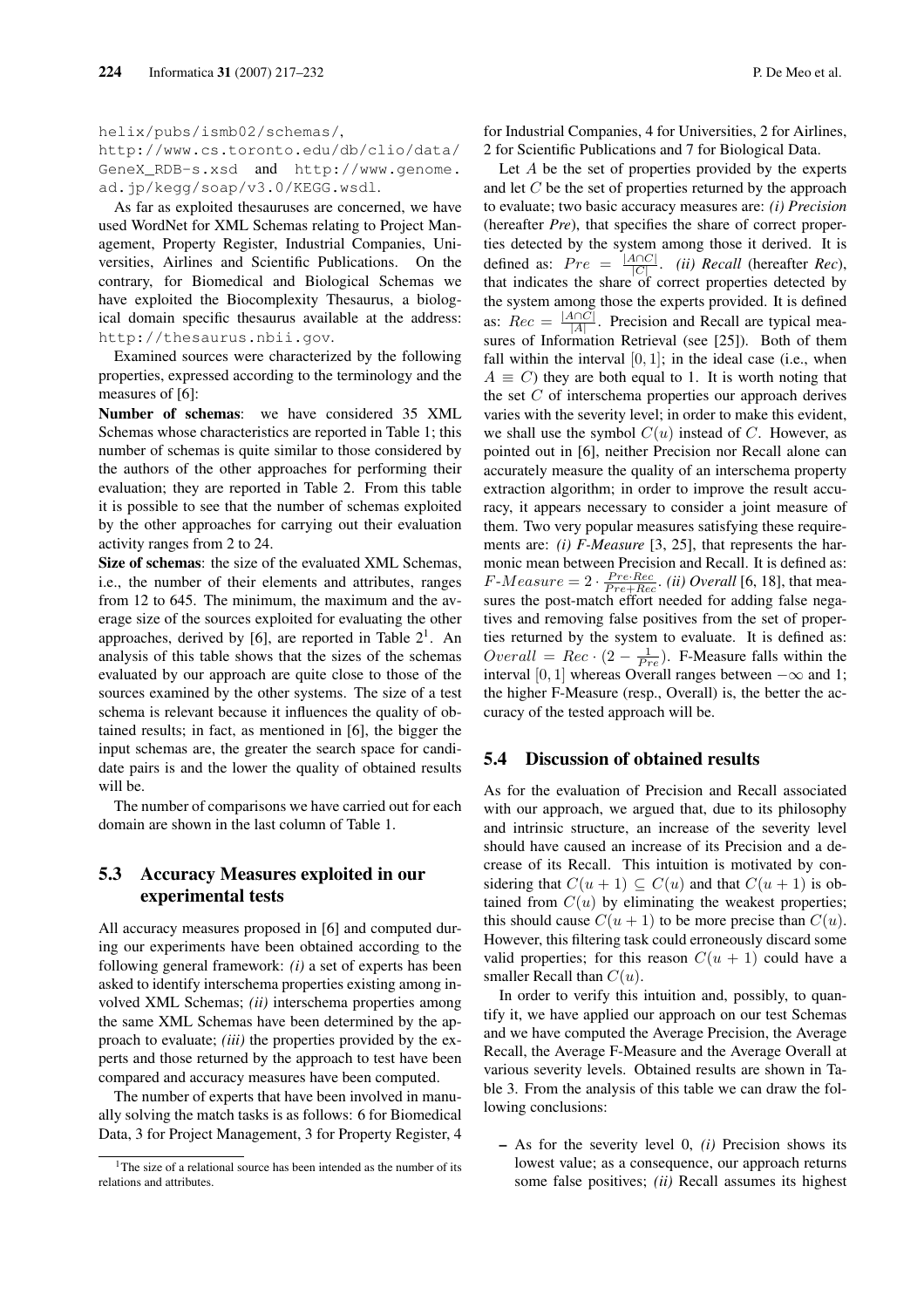| <b>Application</b> context     | Number of Schemas | Max Depth | Minimum, Average and<br>Maximum Number of<br>x-components | Minimum, Average and<br>Maximum Number of<br>complex elements | <b>Total Number</b><br>of Comparisons |
|--------------------------------|-------------------|-----------|-----------------------------------------------------------|---------------------------------------------------------------|---------------------------------------|
| <b>Biomedical Data</b>         |                   |           | $15 - 26 - 38$                                            | $4 - 8 - 16$                                                  | 55                                    |
| Project Management             |                   |           | $37 - 40 - 42$                                            | $6 - 7 - 8$                                                   |                                       |
| Property Register              |                   |           | $64 - 70 - 75$                                            | $14 - 14 - 14$                                                |                                       |
| <b>Industrial Companies</b>    |                   |           | $23 - 28 - 46$                                            | $6 - 8 - 9$                                                   | 10                                    |
| Universities                   |                   |           | $15 - 17 - 19$                                            | $3 - 4 - 5$                                                   | 10                                    |
| <b>Airlines</b>                |                   |           | $12 - 13 - 13$                                            | $4 - 4 - 4$                                                   |                                       |
| <b>Scientific Publications</b> |                   |           | $17 - 18 - 18$                                            | $8 - 9 - 9$                                                   |                                       |
| <b>Biological Data</b>         |                   |           | $250 - 327 - 645$                                         | $36 - 60 - 206$                                               | 10                                    |

Table 1: Characteristics of the XML Schemas exploited for testing the performance of our approach

| System               | Typology of   | Number of      | Minimum size | Maximum size | Average size |
|----------------------|---------------|----------------|--------------|--------------|--------------|
|                      | tested Schema | <b>Schemas</b> | of Schemas   | of Schemas   | of Schemas   |
| Our system           | <b>XML</b>    | 35             | $12 \,$      | 645          | 70           |
| Autoplex & Automatch | Relational    | 15             |              |              |              |
| <b>COMA</b>          | <b>XML</b>    | 5              | 40           | 145          | 77           |
| Cupid                | <b>XML</b>    | 2              | 40           | 54           | 47           |
| <b>LSD</b>           | <b>XML</b>    | 24             | 14           | 66           |              |
| <b>GLUE</b>          | <b>XML</b>    | з              | 34           | 333          | 143          |
| SemInt               | Relational    | 10             | 6            | 260          | 57           |
| SF                   | <b>XML</b>    | 18             | 5            | 22           | 12           |

Table 2: Characteristics of the XML Schemas exploited by the other approaches for their evaluation activity

| <b>Property Typology</b> | Average<br>Precision | Average<br>Recall | Average<br>F-Measure | Average<br>Overall |
|--------------------------|----------------------|-------------------|----------------------|--------------------|
| Severity Level 0         | 0.86                 | 0.97              | 0.91                 | 0.81               |
| Severity Level 1         | 0.96                 | 0.81              | 0.88                 | 0.78               |
| Severity Level 2         | 0.97                 | 0.77              | 0.86                 | 0.75               |
| Severity Level 3         | 0.97                 | 0.72              | 0.83                 | 0.70               |

Table 3: Accuracy measures associated with our approach at various severity levels

value; as a consequence, our approach returns almost all valid properties or, in other words, it returns a very small number of false negatives.

- If the severity level is 1, *(i)* the set of properties returned by our approach contains a smaller number of false positives than the previous case; specifically, it is possible to observe that Precision increases to 0.96; *(ii)* Recall decreases of about 16% w.r.t. the previous case; in other words, a certain increase of false negatives can be observed.
- As for the severity level 2, *(i)* Precision slightly increases to 0.97; *(ii)* Recall decreases of about 5% w.r.t. the previous case.
- When the severity level is equal to 3, *(i)* Precision saturates at its highest value, i.e., 0.97; *(ii)* Recall presents the same trend as the previous case; specifically, a further decrease is observed.

All these experiments confirm our original intuition about the trend of Precision and Recall in presence of variations of the severity level.

From the examination of Table 3 we observe that passing from low to high severity levels causes an increase of the Precision and a corresponding decrease of the Recall. This behaviour is explained by considering that, at low severity levels, a user is willing to accept false positives if this allows him to obtain a complete set of similarities. On the

contrary, at high severity levels, a user is willing to receive an incomplete set of similarities by the system but he desires that proposed properties are (almost surely) correct.

Table 3 shows also the great importance of the severity level that provides our approach with a high flexibility. As a matter of fact, in real cases, there are many application contexts where having a high Recall is more important than achieving a high Precision; in these cases our approach can be applied with a severity level equal to 0. On the contrary, there are other situations where obtaining a high Precision is more relevant than having a high Recall; in these situations the user might: *(i)* obtain it automatically by setting an adequate, presumably high, severity level; in this way the automaticity of the approach is preserved but its Recall decreases; *(ii)* obtain it semi-automatically by setting a low severity level and by performing a further, deep, validation of obtained results; in this way the Recall of the approach is preserved but the time the user needs for validation sensibly increases.

After this, we have compared the accuracy of our approach w.r.t. that of the other approaches evaluated in [6]; obtained results are reported in Table 4. We point out that the accuracy measure of the other systems shown in that table have been directly derived from [6]. The only missing data regard Cupid; in fact, in [6], the Authors provide only a qualitative analysis of this system without specifying any quantitative value of its Precision, its Recall, its F-Measure and its Overall. However, a quantitative analysis of Cupid can be found in [13]; in that paper the Authors claim that, for the schemas considered by them, Cupid showed a Precision equal to 0.60, a Recall equal to 0.55, an F-Measure equal to 0.57 and an Overall equal to 0.18; in order to allow a more precise comparison, we must say that the Authors of [13] applied also COMA on the same sources considered for Cupid and, for these sources, they obtained a Precision equal to 0.82, a Recall equal to 0.75, an F-Measure equal to 0.78 and an Overall equal to 0.59.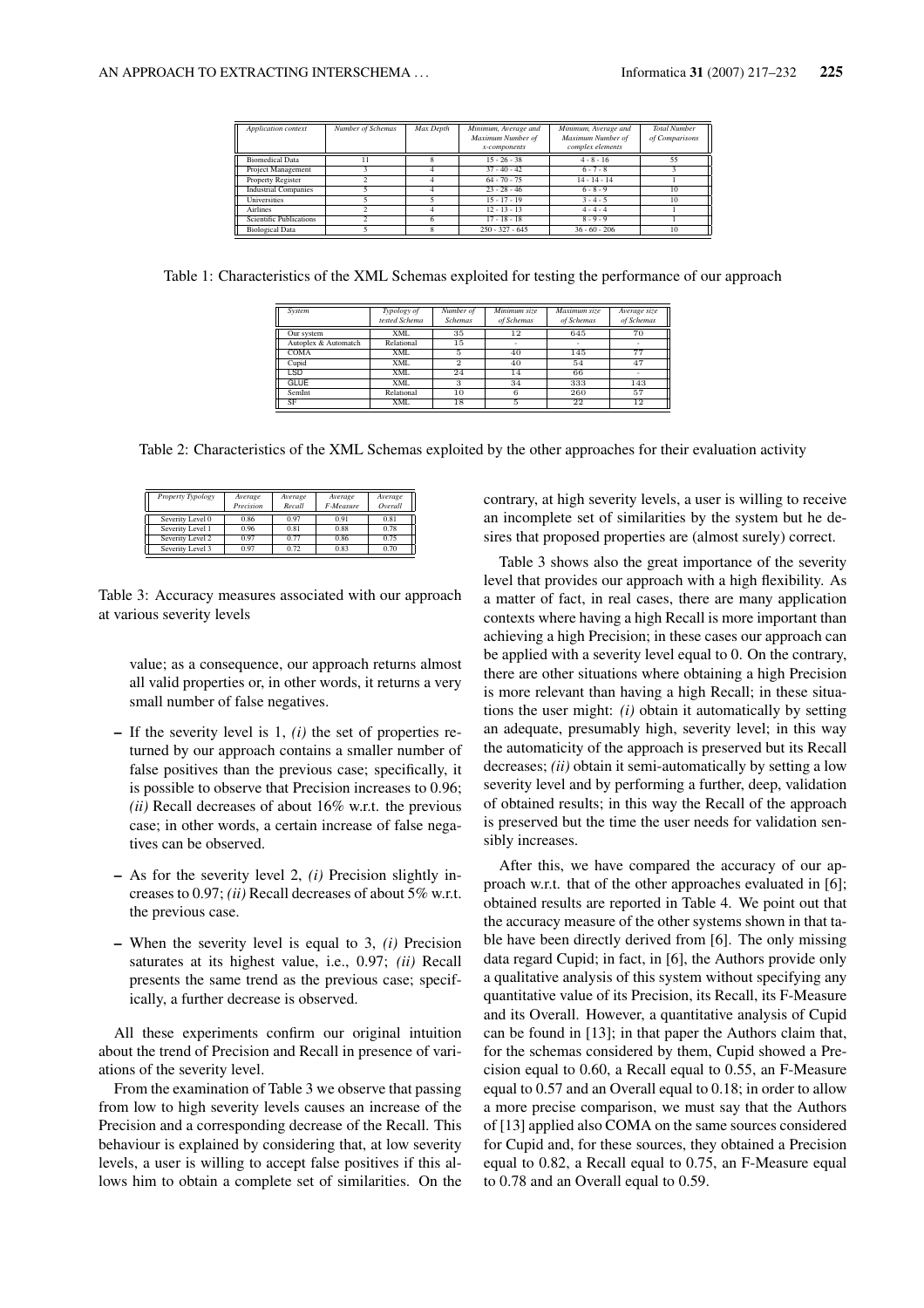From the analysis of Table 4 we can observe that: *(i)* at the severity level 0 the Precision of our approach is satisfactory, even if COMA presents a better value; at the severity level 1 our approach has the highest Precision; *(ii)* at the severity level 0 our approach shows the best Recall; on the contrary, at the severity level 1, the Recall of our approach significantly decreases; *(iii)* at the severity level 0 our approach presents, along with COMA, the highest values of F-Measure and Overall; both these two accuracy measures slightly decrease at the severity level 1.

As a conclusion, in our opinion, all these experiments agree on determining that the accuracy of our approach is extremely satisfactory and promising. In addition, our approach shows a great flexibility in that it can be adapted for obtaining the best Precision or the best Recall, according to the exigencies of the application context it is operating in. These results are even more relevant if we take into account that both measures and most of the test sources we have considered had been already uniformly exploited for evaluating a large variety of existing approaches.

We have also verified if the accuracy of our approach depends on the application domain which the test Schemas belong to. The results we have obtained are shown in Figure 1. From the analysis of this figure, it is possible to conclude that the accuracy of our approach is substantially independent of the application domain. As far as our experiments are concerned, we have obtained the best accuracy for the Property Register domain; here, Precision reaches its best value at the severity level 3 and is 0.99; Recall, F-Measure and Overall are maximum at the severity level 0 and are 0.99, 0.94 and 0.87, respectively. We have obtained the worst accuracy in the Biological domain; here, Precision is maximum at the severity level 3 and is 0.87; Recall, F-Measure and Overall reach their best values at the severity level 0 and are 0.87, 0.82 and 0.62, respectively.

#### 5.5 Robustness analysis

#### 5.5.1 Robustness against structural dissimilarities

XML is inherently hierarchical; it allows nested, possibly complex, structures to be exploited for representing a domain. As a consequence, two human experts might model the same reality by means of two XML Schemas characterized by deep structural dissimilarities. We have performed a robustness analysis of our approach, devoted to verify if it is resilient to structural dissimilarities. Before describing our experimental tests about this issue, we point out that the specific features of our approach make it intrinsically robust for the following two cases, that are very common in practice:

- If the typology of an x-component  $x_{1j}$  of an XML Schema  $S_1$  changes from "simple element" to "attribute", or vice versa, no modifications of the interschema properties involving x-components of  $S_1$  occur. This result directly derives from the definition of the function veryclose (see Section 3).

- If  $x_{1j}$  and  $x'_{1j}$  are two complex elements of the same XML Schema  $S_1$  such that  $x'_{1j}$  is a sub-element of  $x_{1j}$  and if  $S_1$  is modified in such a way that  $x'_{1j}$  is no longer a sub-element of  $x_{1j}$  but there exists a keyref relating  $x_{1j}$  to  $x'_{1j}$ , then no modifications of the interschema properties involving x-components of  $S_1$  occur. An analogous reasoning holds for the opposite change. This result directly derives from the definition of the function close (see Section 3).

There are further structural modifications that could influence the results of our approach and for which it is not intrinsically robust; for these cases an experimental measure of its robustness appears necessary. Two of the most common structural modifications are analyzed in the following.

Flattening of x-components. Consider Figure 2 illustrating two portions of XML Schemas representing persons. Specifically, in the first XML Schema, the concept "Person" is represented by means of a nested hierarchical structure; on the contrary, in the second XML Schema, the same concept is represented by means of a flat structure.

In order to determine the robustness of our approach against errors occurring owing to the flattening of xcomponents, for each pair of XML Schemas into consideration, we have progressively altered the structure of one of the XML Schemas by transforming a certain percentage of its x-components from a nested structure to a flat one. For each of these transformations, we have derived the interschema properties associated with the "modified" versions of the XML Schemas and we have computed the corresponding values of the accuracy measures. Specifically, we have considered five cases, corresponding to a percentage of flattened x-components (hereafter F XP - *Flattened X-component Percentage*) equal to: *(a)* 0%; *(b)* 7%; *(c)* 14%; *(d)* 21%; *(e)* 28%. The results we have obtained are shown in Figure 3.

From the analysis of this figure it is possible to observe that our approach shows a good robustness against increases of  $FXP$ . As a matter of fact, even if structural dissimilarities occur, the changes in the accuracy measures are generally quite small. In fact, the maximum decrement of the Average Precision (resp., Average Recall, Average F-Measure, Average Overall) w.r.t. case *(a)* is equal to 0.11 (resp., 0.16, 0.13, 0.24) and can be found at the severity level 1 (resp., 0, 2, 0). However, we stress that if the increases of  $FXP$  would be significantly greater than those considered above, the changes in the accuracy measures could be significant; this behaviour is correct since it guarantees that our approach shows the right degree of sensitivity to changes to the structure of involved XML Schemas.

Exchange of nesting levels. Consider Figure 4 illustrating two portions of XML Schemas representing catalogues. In the first XML Schema, a catalogue is organized by grouping involved models by brands and, then, by product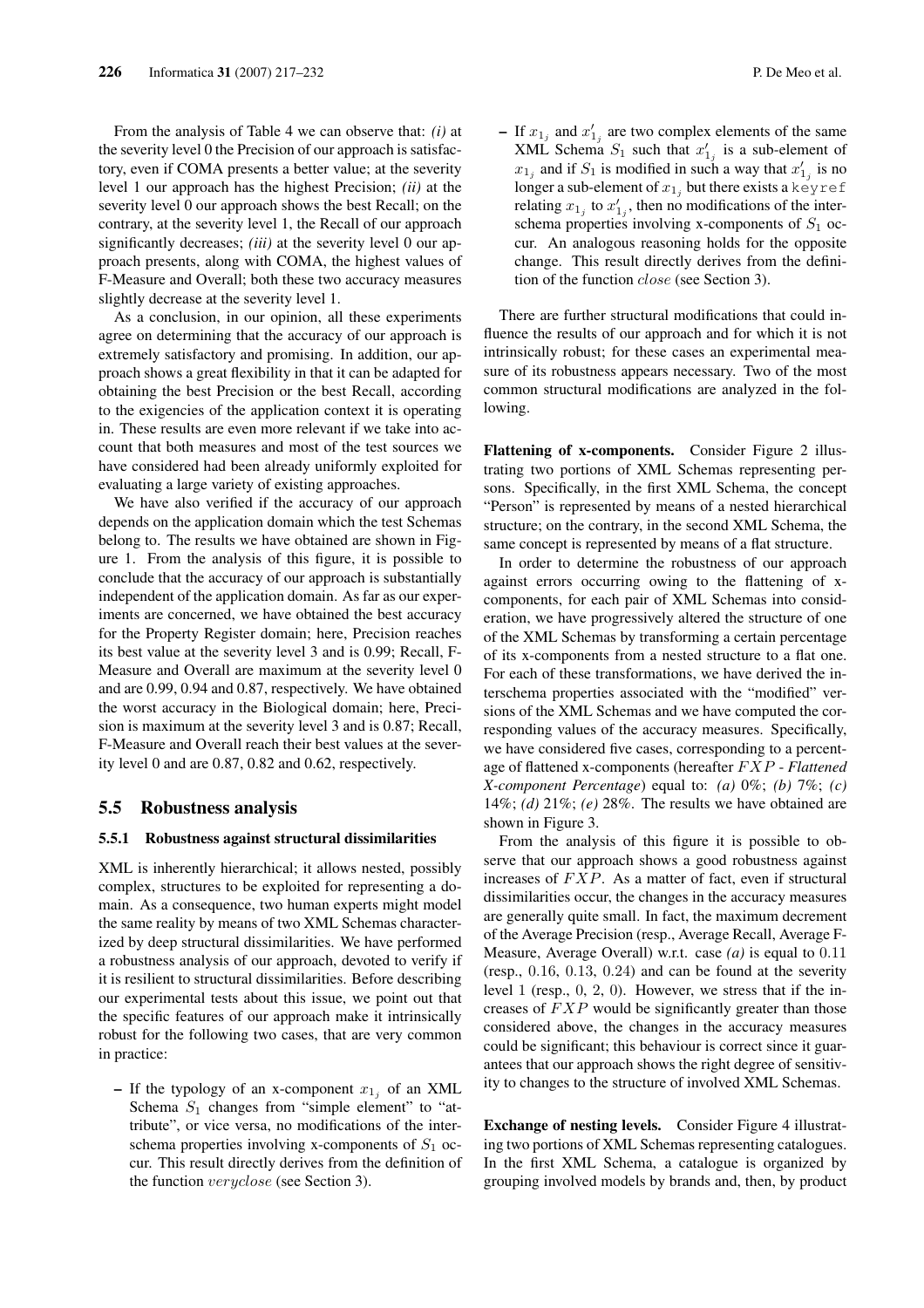| System                        | Precision   | Recall | F-Measure   | Overall     |
|-------------------------------|-------------|--------|-------------|-------------|
| Our system (severity level 0) | 0.86        | 0.97   | 0.91        | 0.81        |
| Our system (severity level 1) | 0.96        | 0.81   | 0.88        | 0.78        |
| Autoplex & Automatch          | 0.84        | 0.82   | 0.82 & 0.72 | 0.66        |
| COMA                          | 0.93        | 0.89   | 0.90        | 0.82        |
| Cupid                         |             | -      | -           | -           |
| <b>LSD</b>                    | $\sim 0.80$ | 0.80   | $\sim 0.80$ | $\sim 0.60$ |
| <b>GLUE</b>                   | $\sim 0.80$ | 0.80   | $\sim 0.80$ | $\sim 0.60$ |
| SemInt                        | 0.78        | 0.86   | 0.81        | 0.48        |
| SF                            |             | -      |             | $\sim 0.60$ |

**E Biomedical Data El Biomedical Data**  $\overline{0}$  $\overline{0}$ Project Project  $\mathbf{0}$ Mananement Management **2** Property Register **22 Property Regist**  $\overline{0}$ ි Industrial  $\overline{a}$ ា<br>Industrial Companies Compani å **Universities** ⊟ Universities **Z Airline Z Airlines**  $\mathbb{O},$ .<br>Ientific ntific  $\overline{0}$  $\mathbf{0}$ Publicati Public  $\mathbf{0},$ **Biological Data Biological Data Severity leve** Severity level  $\overline{1}$  $\overline{10}$ **El Biomedical Data El Biomedical Data**  $\overline{0}$  $_{\rm 0,9}$ **Project Project**  $\overline{0}$ Management Management **Z** Property Registe  $\overline{a}$ **Z** Property Regi F-Measur **a**<br>Industria **a**<br>Industrial ⊟ Universitie: ្តិ ⊟ Universities Average **Z Airlines Z** Airlines  $\overline{0}$ ៈ<br>និង Scientific **23 Scientific**  $\mathbf{r}$ Publications **Publicat**  $\mathbf{0}$ **Biological Data**  $\overline{\mathbf{0}}$ ■ Biological Data **Severity level Severify level** 

Table 4: Comparison of the accuracy of our approach w.r.t. that of the other approaches evaluated in [6]

Figure 1: Average Precision, Average Recall, Average F-Measure, Average Overall of our approach in different domains

categories; on the contrary, in the second XML Schema, the same catalogue is organized by grouping involved models by product categories and, then, by brands. In this case we have that two x-components, namely "brand" and "product\_category" exchanged their nesting levels within the corresponding XML Schemas. Clearly, an exchange of nesting levels may occur only between complex elements.

Note that the exchange of nesting levels between two complex elements is not always "safe" from a semantical point of view. In fact, consider, again, the first XML Schema of Figure 4, and assume the nesting level of "catalogue" and "brand" to be exchanged; in this case, the semantics of the resulting XML Schema would be quite different w.r.t. that of the original XML Schema; in fact, the new XML Schema would represent a list of brands each of which associated with a separate catalogue of products. Therefore, as for the robustness of our approach in the management of this kind of structural modification, we could expect a decrease of performance w.r.t. the previous case because the semantic modifications produced by the exchange of nesting levels are deeper than those caused by the flattening of x-components.

Our approach is partially intrinsically robust against this kind of structural modification. In fact, our definition of neighborhood, which is the core of our interschema property extraction technique, puts in the same set all the xcomponents laying at a "distance" *less than or equal to*  $j$  from the component under consideration (see Definition 3.4). Now, consider an x-component  $x<sub>S</sub>$  and assume that an exchange of nesting levels occurs between two of its subelements, say  $x_S'$  and  $x_S''$ , laying at distance j and  $j+1$  from  $x<sub>S</sub>$ , respectively; this structural modification will imply some differences in  $nbh(x_S, j)$  but not in  $nbh(x_S, j + 1)$ . Specifically,  $nbh(x_S, j)$  contains  $x'_S$  before the exchange of nesting levels whereas it contains  $x_S$  after the exchange; by contrast,  $nbh(x_S, j+1)$  contains  $x_S'$  and  $x_S''$  both before and after the exchange. This implies that a possible error in the evaluation of the interschema properties involving  $x_S$  may occur only when the  $j^{th}$  neighborhood of  $x_S$  is considered; however, this error is not propagated through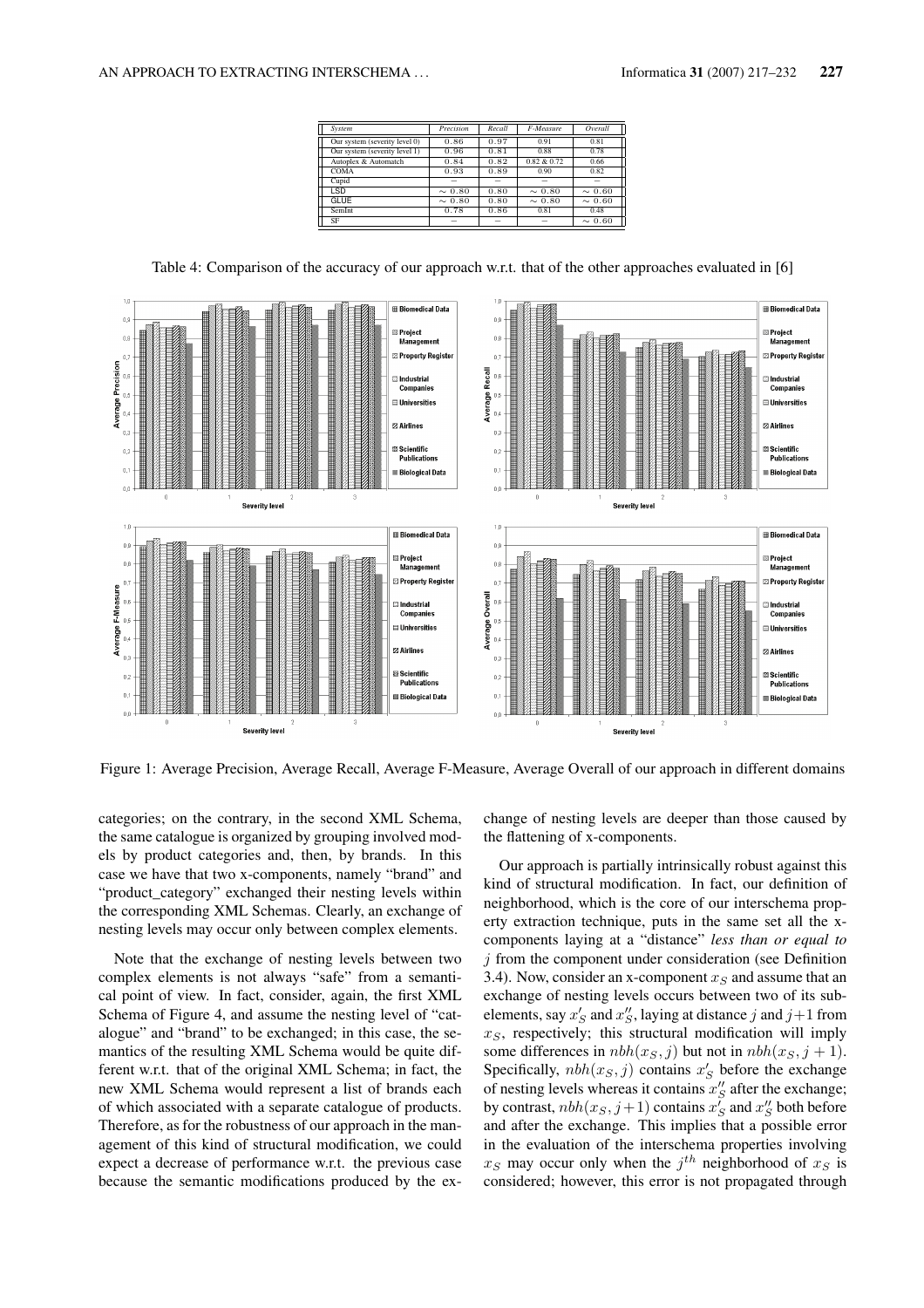



#### Figure 2: Example of "nested" and "flat" structures

Figure 3: Average Precision, Average Recall, Average F-Measure, Average Overall for various values of  $FXP$ 

the next neighborhoods. This important feature of our approach mitigates the possible problems arising from the structural modifications caused by the exchange of nesting levels.

In order to quantitatively evaluate the robustness of our approach against errors caused by the exchange of nesting levels, for each pair of XML Schemas into consideration, we have progressively altered the structure of one of the XML Schemas of the pair by exchanging the nesting level of a certain percentage of its x-components. For each of these transformations, we have derived the interschema properties associated with the "modified" versions of the XML Schemas and we have computed the corresponding values of the accuracy measures. Specifically, we have considered five cases, corresponding to a percentage of exchanged nesting levels (hereafter ENP - *Exchanged Nesting level Percentage*) equal to: *(a)* 0%; *(b)* 7%; *(c)* 14%;

*(d)* 21%; *(e)* 28%. The results that we have obtained are shown in Figure 5.

From the analysis of this figure it is possible to observe that the robustness of our approach against increases of  $END$  is satisfactory, even if, as expected, its overall performance is slightly worse than that obtained for the same percentage of  $FXP$ . In any case, the changes of the accuracy measures caused by an increase of ENP are generally acceptable. In fact, the maximum decrement of the Average Precision (resp., Average Recall, Average F-Measure, Average Overall) w.r.t. case *(a)* is equal to 0.17 (resp., 0.21, 0.18, 0.33) and can be found at the severity level 2 (resp., 0, 2, 0). However, analogously to the previous case, if the increases of ENP would be quite high, the variations of the semantics of the corresponding XML Schemas would be also significant and, consequently, the accuracy measures might significantly decrease; however, we point out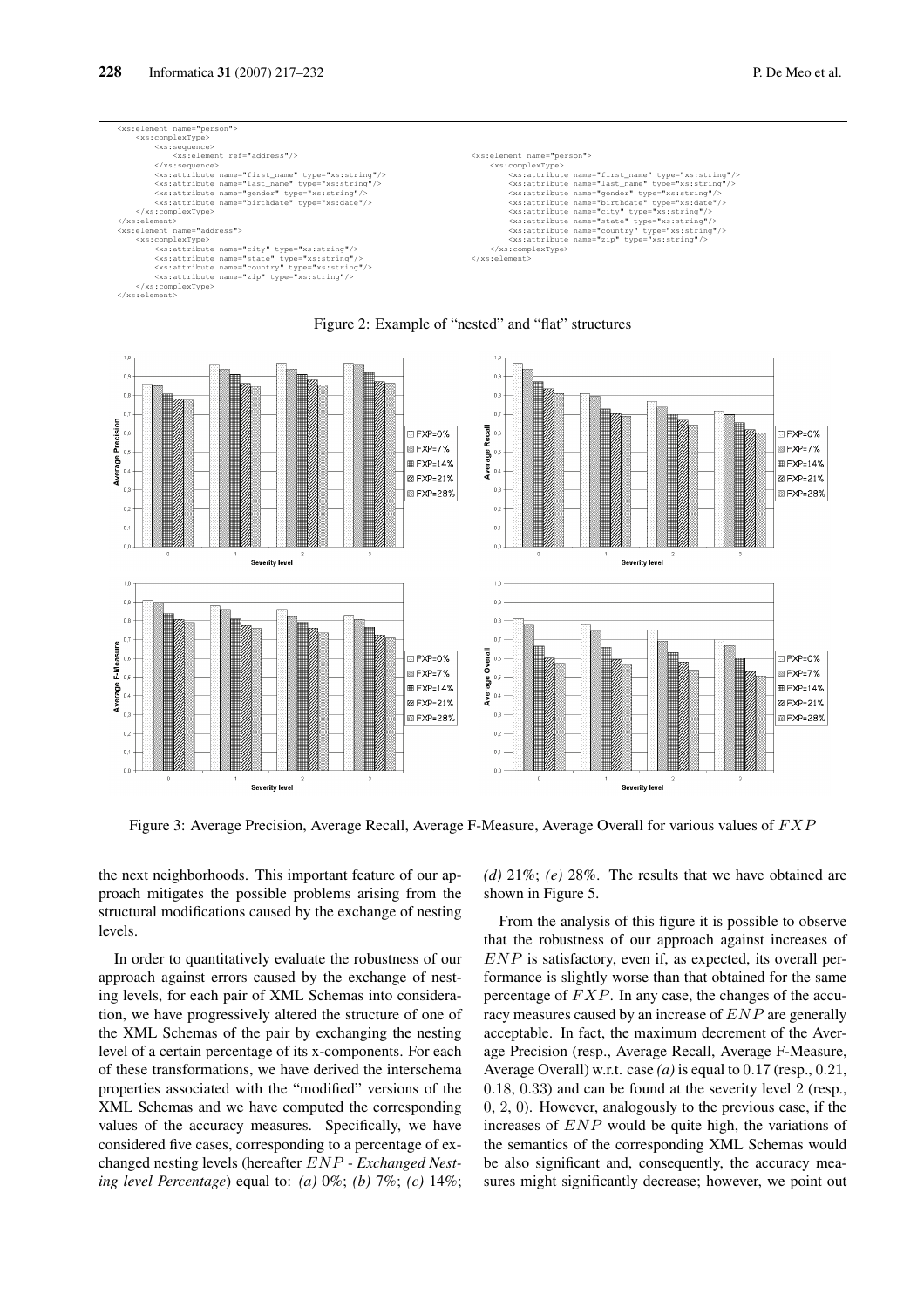| <xs:element name="cataloque"></xs:element>                   | <xs:element name="catalogue"></xs:element>                   |
|--------------------------------------------------------------|--------------------------------------------------------------|
| <xs:complextype></xs:complextype>                            | <xs:complextype></xs:complextype>                            |
| <xs:sequence></xs:sequence>                                  | <xs:sequence></xs:sequence>                                  |
| $<xs:$ element ref="brand"/>                                 | <xs:element ref="product category"></xs:element>             |
|                                                              | $\langle$ /xs:sequence>                                      |
|                                                              |                                                              |
| $\langle x s : \text{element} \rangle$                       | $\langle$ /xs:element>                                       |
| <xs:element_name="brand"></xs:element_name="brand">          | <xs:element name="product category"></xs:element>            |
| <xs:complextype></xs:complextype>                            | <xs:complextype></xs:complextype>                            |
| <xs:sequence></xs:sequence>                                  | <xs:sequence></xs:sequence>                                  |
| <xs:element ref="product category"></xs:element>             | <xs:element ref="brand"></xs:element>                        |
|                                                              | $\langle$ /xs:sequence>                                      |
|                                                              |                                                              |
| $\langle x s : \text{element} \rangle$                       | $\langle$ /xs:element>                                       |
| <xs:element name="product_category"></xs:element>            | <xs:element_name="brand"></xs:element_name="brand">          |
| <xs:complextype></xs:complextype>                            | <xs:complextype></xs:complextype>                            |
| <xs:sequence></xs:sequence>                                  | <xs:sequence></xs:sequence>                                  |
| $<xs:$ element ref="model"/>                                 | <xs:element ref="model"></xs:element>                        |
| $\langle$ /xs:sequence>                                      | $\langle$ /xs:sequence>                                      |
|                                                              |                                                              |
| $\langle xs : \text{element} \rangle$                        | $\langle$ /xs:element>                                       |
| <xs:element name="model"></xs:element>                       | <xs:element name="model"></xs:element>                       |
| <xs:complextype></xs:complextype>                            | <xs:complextype></xs:complextype>                            |
| <xs:attribute name="detail" type="xs:string"></xs:attribute> | <xs:attribute name="detail" type="xs:string"></xs:attribute> |
| <xs:attribute name="price" type="xs:string"></xs:attribute>  | <xs:attribute name="price" type="xs:string"></xs:attribute>  |
|                                                              |                                                              |
| $\langle$ /xs:element>                                       | $\langle$ /xs:element>                                       |

Figure 4: Example of exchange of nesting levels

that this behaviour is desirable since it proves, again, that our approach shows a good degree of sensitivity against changes of the structure of involved XML Schemas.

#### 5.5.2 Robustness against thesaurus errors

In this experiment we have tested the effects of errors and inaccuracies in the thesaurus received in input by our approach. Specifically, we have asked experts to validate the similarities contained in the input thesauruses and involving elements and attributes of the considered XML Schemas in such a way to remove any possible error.

After this, we have performed some variations on the corrected thesauruses and, for each of them, we have computed Average Precision, Average Recall, Average F-Measure and Average Overall of our system. Variations we have carried out on the correct thesauruses are: *(a)* 10% of correct similarities have been filtered out; *(b)* 20% of correct similarities have been filtered out; *(c)* 30% of correct similarities have been filtered out; *(d)* 50% of correct similarities have been filtered out; *(e)* 10% of wrong similarities have been added; *(f)* 20% of wrong similarities have been added; *(g)* 30% of wrong similarities have been added; *(h)* 50% of wrong similarities have been added.

Table 5 presents the values of the Average Precision, the Average Recall, the Average F-Measure and the Average Overall we have obtained for the extraction of the interschema properties at various severity levels. These results show that our system is quite robust w.r.t. errors and inaccuracies in the thesauruses provided in input. At the same time it shows a good sensitivity against errors because, if the correct similarities that are filtered out or the wrong similarities that are added are excessive, the system accuracy significantly decreases.

# 6 Comparison between our approach and the related ones illustrated in Section 2

In this section we compare our approach with the related ones already illustrated in Section 2.

CGLUE. The only similarity between our approach and CGLUE concerns the exploitation of *auxiliary information*; in particular, CGLUE uses the *training matches* (i.e., semantic matches provided by the users for training its learners) whereas our approach exploits a thesaurus. As for differences existing between them, we may observe that: *(i)* CGLUE exploits machine learning techniques, whereas our approach is based on graph matching algorithms; *(ii)* CGLUE is *generic* whereas our approach is specialized for XML sources; *(iii)* CGLUE is both *schema-based* and *instance-based*; as a consequence, it requires a deep analysis of data instances; by contrast, our approach is *schemabased*; *(iv)* CGLUE is *composite* in that it combines various algorithms for detecting semantic matches; by contrast, our approach is *hybrid*; *(v)* CGLUE was conceived for detecting *1:1*, *1:n* and *n:m* matchings, whereas our approach aims to derive *1:1 matchings*.

Approach of [11]. The approach of [11] and ours share some similarities; specifically, *(i)* both of them are *hybrid*; *(ii)* both of them were conceived for detecting *1:1 matchings*. As for differences, we may observe that: *(i)* in order to carry out its tasks, the approach of [11] exploits fuzzy tools whereas our approach uses graph-based techniques; *(ii)* the approach of [11] is *generic*, i.e., it is not specialized for XML sources; *(iii)* the approach of [11] is *instancebased* whereas our approach is *schema-based*; *(iv)* the approach of [11] does not require *auxiliary information*.

Cupid. As for similarities between our approach and Cupid, we may notice that: *(i)* in both of them schema elements are matched in a pair-wise manner by means of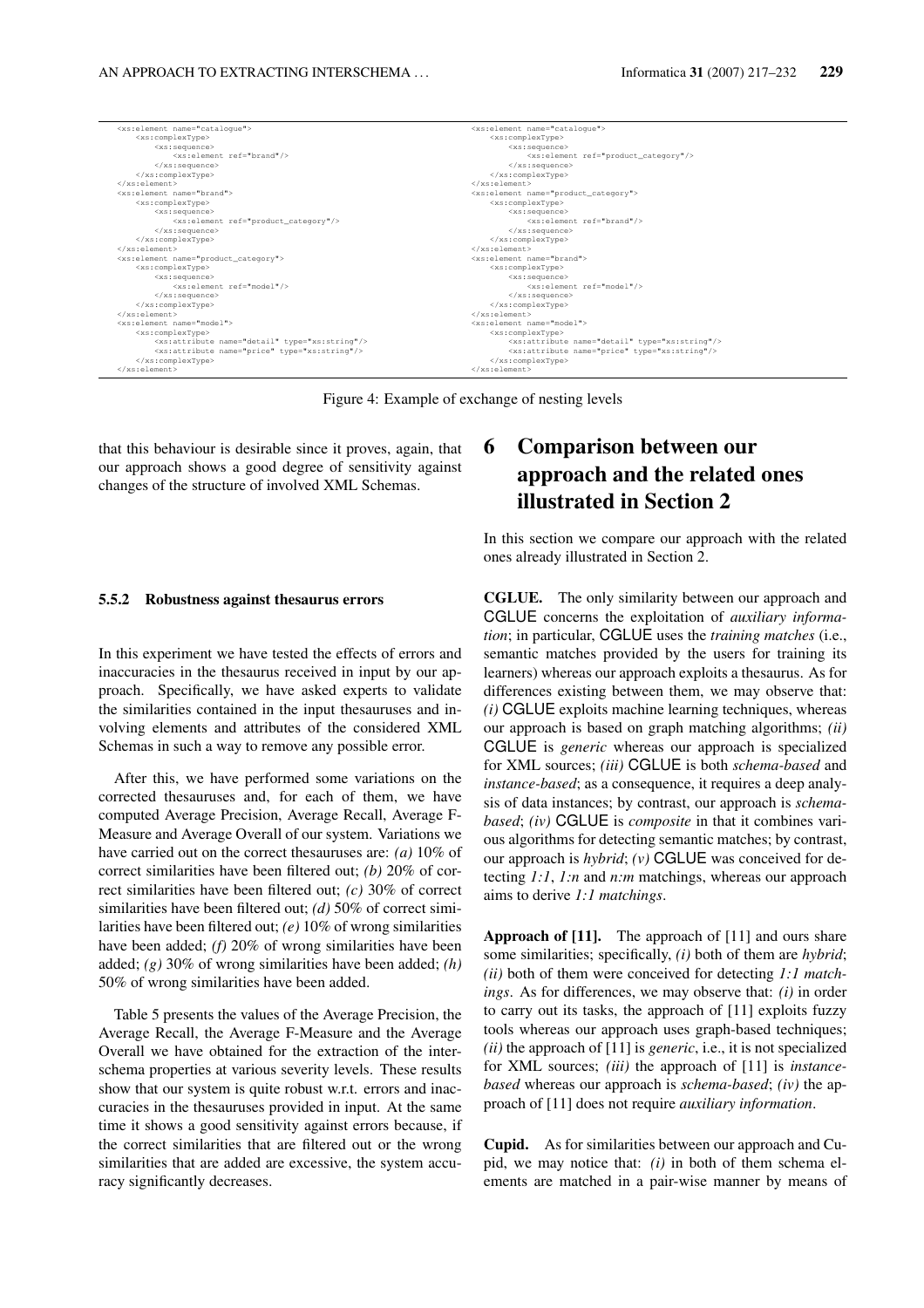

Figure 5: Average Precision, Average Recall, Average F-Measure and Average Overall for various values of ENP

| Case      | <b>Average Precision</b>    | Average Recall              | Average F-Measure           | Average Overall             |
|-----------|-----------------------------|-----------------------------|-----------------------------|-----------------------------|
|           | Severity Levels 0-1-2-3     | Severity Levels 0-1-2-3     | Severity Levels 0-1-2-3     | Severity Levels 0-1-2-3     |
| No errors | $0.86 - 0.96 - 0.97 - 0.97$ | $0.97 - 0.81 - 0.77 - 0.72$ | $0.91 - 0.88 - 0.86 - 0.83$ | $0.81 - 0.78 - 0.75 - 0.70$ |
| (a)       | $0.86 - 0.96 - 0.97 - 0.97$ | $0.92 - 0.77 - 0.73 - 0.68$ | $0.89 - 0.86 - 0.83 - 0.80$ | $0.77 - 0.74 - 0.71 - 0.66$ |
| (b)       | $0.86 - 0.96 - 0.97 - 0.97$ | $0.86 - 0.72 - 0.68 - 0.64$ | $0.86 - 0.82 - 0.80 - 0.77$ | $0.72 - 0.69 - 0.66 - 0.62$ |
| (c)       | $0.87 - 0.97 - 0.98 - 0.98$ | $0.77 - 0.64 - 0.61 - 0.57$ | $0.82 - 0.77 - 0.75 - 0.72$ | $0.65 - 0.62 - 0.60 - 0.56$ |
| (d)       | $0.87 - 0.97 - 0.98 - 0.98$ | $0.68 - 0.57 - 0.54 - 0.50$ | $0.76 - 0.71 - 0.69 - 0.66$ | $0.57 - 0.55 - 0.53 - 0.49$ |
| (e)       | $0.82 - 0.91 - 0.92 - 0.92$ | $0.97 - 0.81 - 0.77 - 0.72$ | $0.89 - 0.86 - 0.84 - 0.81$ | $0.75 - 0.73 - 0.71 - 0.66$ |
| (f)       | $0.76 - 0.85 - 0.86 - 0.86$ | $0.97 - 0.81 - 0.77 - 0.72$ | $0.85 - 0.83 - 0.81 - 0.78$ | $0.67 - 0.67 - 0.64 - 0.60$ |
| (g)       | $0.68 - 0.76 - 0.77 - 0.77$ | $0.98 - 0.81 - 0.77 - 0.72$ | $0.80 - 0.79 - 0.77 - 0.75$ | $0.52 - 0.56 - 0.54 - 0.51$ |
| (h)       | $0.60 - 0.67 - 0.68 - 0.68$ | $0.98 - 0.82 - 0.78 - 0.73$ | $0.75 - 0.74 - 0.72 - 0.70$ | $0.33 - 0.42 - 0.41 - 0.38$ |

Table 5: Variation of Precision, Recall, F-Measure and Overall w.r.t. possible errors in the input thesauruses

suitable similarity functions; *(ii)* both of them are *schemabased*; *(iii)* both of them are *hybrid*; *(iv)* both of them exploit a thesaurus as *auxiliary information*. As for differences, we may observe that: *(i)* Cupid is based on tree matching whereas our approach is based on graph matching; *(ii)* Cupid is capable of managing *generic* data sources whereas our approach has been developed for operating only on XML sources; *(iii)* Cupid is capable of extracting also *1:n matchings* whereas our approach has been conceived for deriving only *1:1 matchings*.

MOMIS. Some similarities exist between our approach and MOMIS; in fact: *(i)* both of them are *schema-based*; *(ii)* both of them are *hybrid*; *(iii)* both of them derive *1:1 matchings*; *(iv)* both of them exploit a thesaurus as *auxiliary information*. As for differences, we may observe that: *(i)* MOMIS is based on description logics whereas our approach is graph-based; *(ii)* MOMIS is *generic*; *(iii)* MOMIS has been conceived mainly for integration and querying whereas our approach is specialized for interschema property extraction.

Approach of [14]. There exist some similarities between the approach of [14] and ours; specifically, *(i)* both of them are *schema-based*; *(ii)* both of them are *hybrid*; *(iii)* both of them derive *1:1 matchings*. There are also important differences between the two approaches; specifically: *(i)* in order to perform matching activities, the approach of [14] adopts *statistical-based* techniques whereas our approach operates on graphs; *(ii)* the approach of [14] operates on databases that can be accessed through Web query interfaces; *(iii)* the approach of [14] does not exploit *auxiliary information*; *(iii)* the approach of [14] creates a hidden schema which is both capable of fully describing a domain and useful as a mediated schema; such a characteristic is not present in our approach; however, as claimed by the authors, this makes the approach of [14] to be exponential; as a consequence, the approach of [14] can be applied only if schema match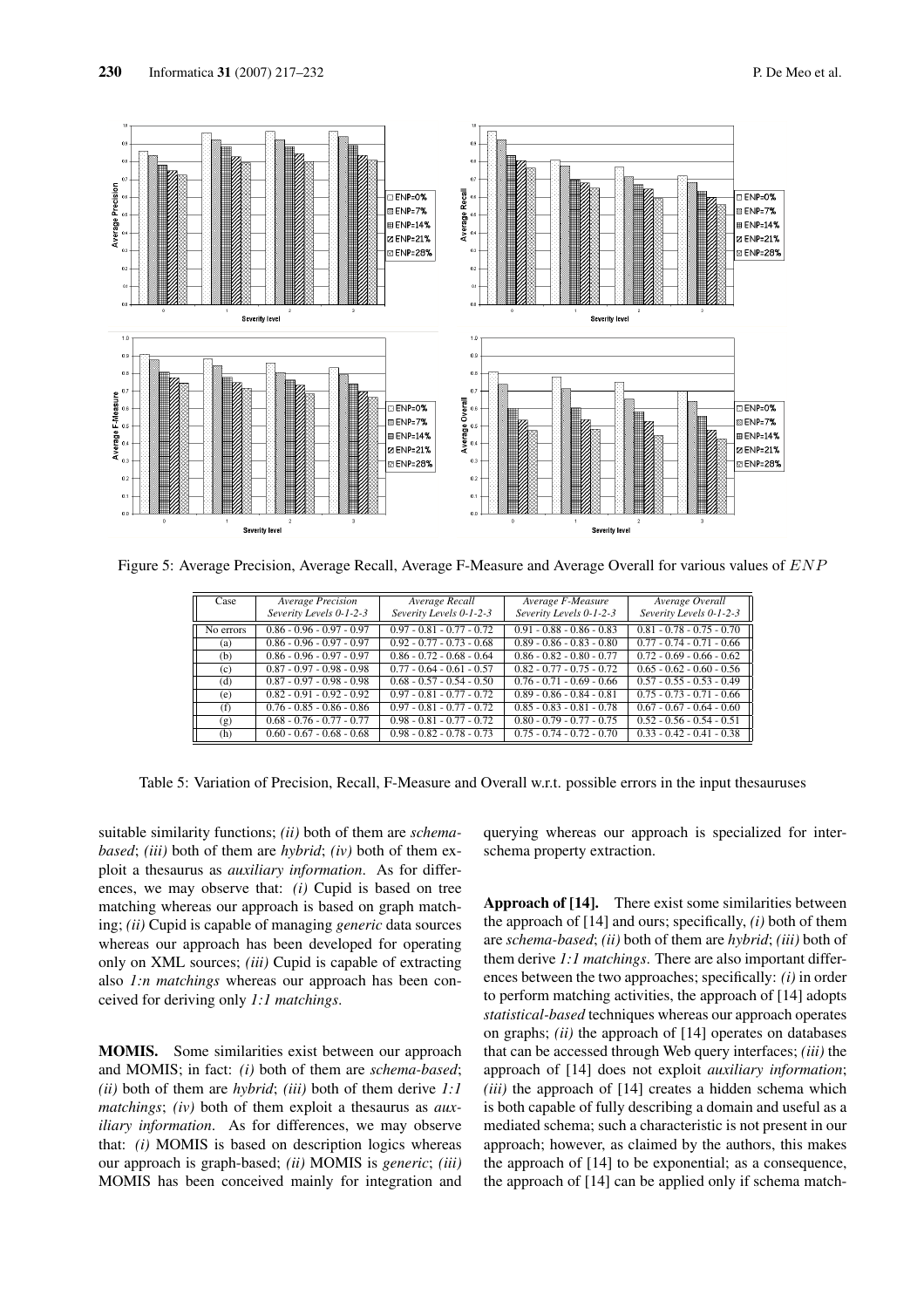ing is carried out off-line; on the contrary, our approach is much more light and can be applied both on-line and offline.

Approach of [4]. The main goal of the approach proposed in [4] is clearly different from that of our approach; in fact, the approach of [4] has been conceived to determine if data stored in an XML document approximatively conform to a DTD; by contrast, our approach aims to detect semantic similarities between two XML Schemas. Despite this substantial difference, we can observe that the approach of [4] and ours share some similarities. Specifically: *(i)* in both of them the analysis of structural properties of input data sources plays a key role; *(ii)* both of them clearly distinguish the roles played by simple and complex elements; *(iii)* both of them consider the constraints related to the occurrences of an element (e.g., if an element is optional or mandatory); *(iv)* both of them are specific for XML sources; *(v)* both of them are *hybrid*. As for the main differences between the two approaches, we observe that: *(i)* the approach of [4] is based on tree matching whereas our approach is based on graph matching; *(ii)* the approach of [4] is both *schema-based* and *instance-based*; *(iii)* the approach of [4] can extract *1:1*, *1:m* and *m:n matchings*; *(iv)* the approach of [4] does not exploit any *auxiliary information*.

DIKE. There are some similarities between our approach and DIKE; specifically, both of them: *(i)* are *graph-based*; *(ii)* are *schema-based*; *(iii)* are *hybrid*; *(iv)* exploit a thesaurus as *auxiliary information*.

However, there are also important differences between them; specifically: *(i)* DIKE operates on E/R schemas whereas our approach is graph-based. *(ii)* DIKE derives *1:1*, *1:n* and *m:n* matchings. *(iii)* The algorithms underlying DIKE rely on various thresholds and weights. *(iv)* DIKE does not consider a "severity" level that, on the contrary, plays a key role in our approach. *(v)* As far as the property derivation technique is concerned, DIKE and our system follow very different philosophies. As a matter of fact, DIKE exploits a sophisticated fixpoint computation strategy to derive interschema properties, whereas the approach we are presenting in this paper is simpler. *(vi)* Finally, the user intervention required by DIKE is heavier than that required by our approach since the former requires a tuning activity to be carried out for all thresholds and weights before the extraction process can start.

## 7 Conclusions

In this paper we have proposed an approach for the extraction of synonymies, hyponymies, overlappings and homonymies from a set of XML Schemas. We have shown that our approach is specialized for XML sources, is almost automatic, semantic and "light"; it derives all these properties in a uniform way and allows the choice of the "severity" level against which the extraction task must be performed.

We have illustrated some experiments that we have carried out to test its performance and to compare its results with those achieved by other approaches. We have also examined various related approaches previously proposed in the literature and we have compared them with ours from various points of views.

In the future we plan to investigate various research issues related to those presented here. First, we plan to develop approaches for deriving other typologies of interschema properties. Specifically, we would like to derive complex knowledge patterns involving a large variety of concepts belonging to different XML Schemas; in this application context we plan to exploit data mining techniques. After this, we would like to define new approaches for exploiting the properties considered in this paper, as well as those we shall study in the future, in the various application contexts where interschema properties can generally play a key role.

Finally, we would like to put the system described here as a part of a more complex system whose purpose is the extraction of intensional knowledge from semantically heterogeneous XML sources and its exploitation for handling their interoperability.

## References

- [1] S. Bergamaschi, S. Castano, and M. Vincini. Semantic integration of semistructured and structured data sources. *SIGMOD Record*, 28(1):54–59, 1999.
- [2] J. Berlin and A. Motro. Autoplex: Automated discovery of content for virtual databases. In *Proc. of the International Conference on Cooperative Information Systems (CoopIS 2001)*, pages 108–122, Trento, Italy, 2001. Lecture Notes in Computer Science, Springer.
- [3] J. Berlin and A. Motro. Database schema matching using machine learning with feature selection. In *Proc. of the International Conference on Advanced Information Systems Engineering (CAiSE 2002)*, pages 452–466, Toronto, Canada, 2002. Lecture Notes in Computer Science, Springer.
- [4] E. Bertino, G. Guerrini, and M. Mesiti. A matching algorithm for measuring the structural similarity between an XML document and a DTD and its applications. *Information Systems*, 29(1):23–46, 2004.
- [5] P. De Meo, G. Quattrone, G. Terracina, and D. Ursino. Integration of XML Schemas at various "severity" levels. *Information Systems*, 31(6):397–434, 2006.
- [6] H. Do, S. Melnik, and E. Rahm. Comparison of schema matching evaluations. In *Proc. of the International Workshop on Web, Web-Services, and Database Systems*, pages 221–237, Erfurt, Germany, 2002. Lecture Notes in Computer Science, Springer.